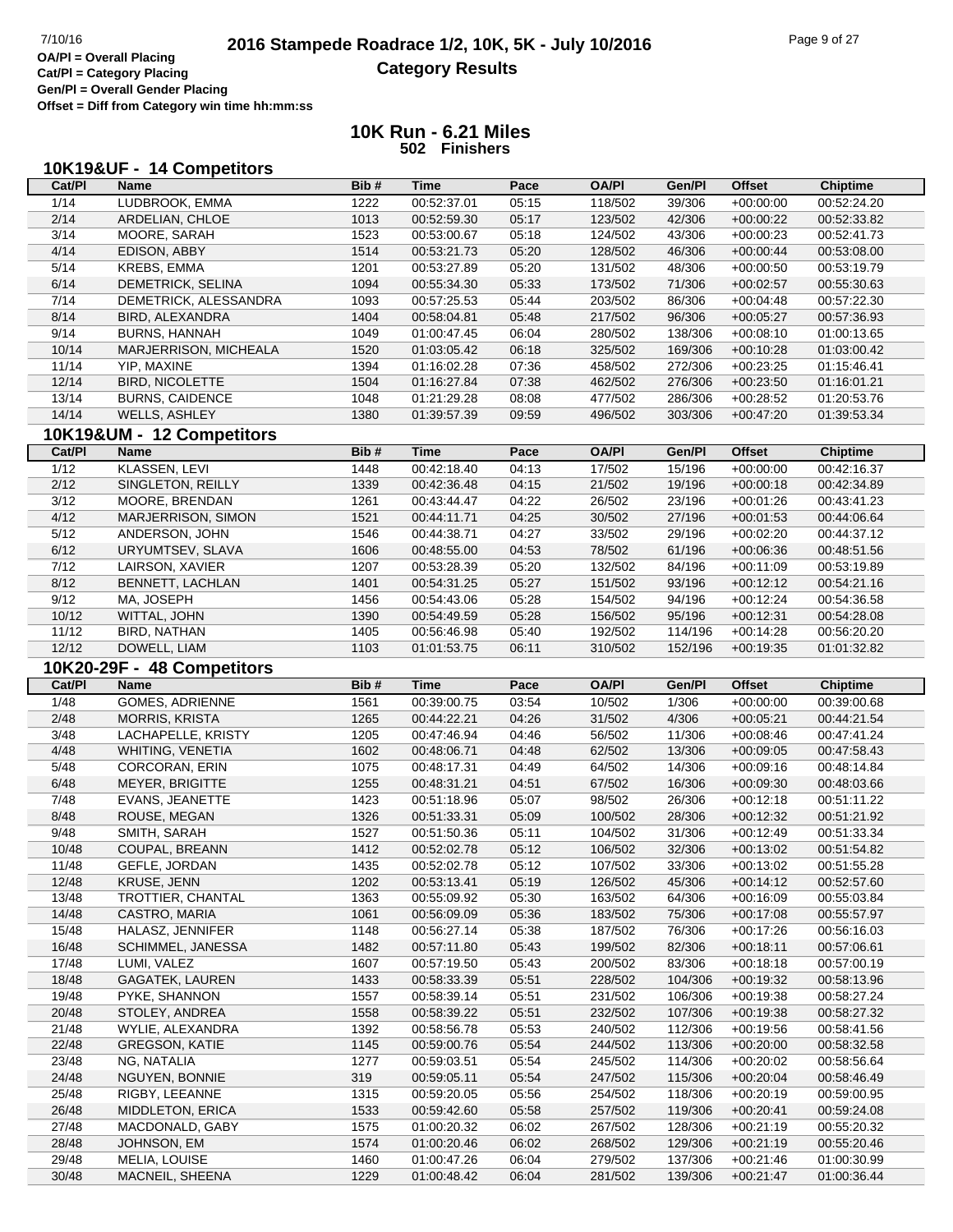# **2016 Stampede Roadrace 1/2, 10K, 5K - July 10/2016** Page 10 of 27<br> **OA/PI** = Overall Placing **2016 Stampede Roadrace 1/2, 10K, 5K - July 10/2016 Category Results**

**Cat/Pl = Category Placing Gen/Pl = Overall Gender Placing**

**Offset = Diff from Category win time hh:mm:ss**

| Cat/PI | Name                                      | Bib# | Time        | Pace  | <b>OA/PI</b> | Gen/PI  | <b>Offset</b> | <b>Chiptime</b> |
|--------|-------------------------------------------|------|-------------|-------|--------------|---------|---------------|-----------------|
| 31/48  | SEKULICH, DANA                            | 1333 | 01:01:24.35 | 06:08 | 300/502      | 151/306 | $+00:22:23$   | 01:01:12.37     |
| 32/48  | <b>BEAMISH, KAILEY</b>                    | 1026 | 01:01:50.69 | 06:11 | 308/502      | 157/306 | $+00:22:49$   | 01:01:38.00     |
| 33/48  | VAN RYN, BROOKLYNN                        | 1368 | 01:03:01.68 | 06:18 | 323/502      | 167/306 | $+00:24:00$   | 01:02:32.04     |
| 34/48  | AHENDA, KATHLEEN                          | 1005 | 01:03:29.73 | 06:20 | 334/502      | 174/306 | $+00:24:28$   | 01:03:25.96     |
| 35/48  | NOH, MICHELLE                             | 1282 | 01:03:30.39 | 06:21 | 335/502      | 175/306 | $+00:24:29$   | 01:03:24.79     |
| 36/48  | DINNIE, PAIGE                             | 1098 | 01:04:29.09 | 06:26 | 352/502      | 190/306 | $+00:25:28$   | 01:04:05.98     |
| 37/48  | MAJOR, SARAH                              | 1231 | 01:04:29.17 | 06:26 | 353/502      | 191/306 | $+00:25:28$   | 01:04:06.06     |
| 38/48  | CARDINALE, LEAH                           | 1056 | 01:04:43.54 | 06:28 | 356/502      | 194/306 | $+00:25:42$   | 01:04:20.12     |
| 39/48  | KUJAWA, STEF                              | 1451 | 01:04:57.00 | 06:29 | 359/502      | 197/306 | $+00:25:56$   | 01:04:54.09     |
| 40/48  | ALVAREZ, ROXANNE                          | 1545 | 01:05:22.54 | 06:32 | 365/502      | 201/306 | $+00:26:21$   | 01:05:18.77     |
| 41/48  | SEMENIUK, CAROLYN                         | 1335 | 01:05:41.30 | 06:34 | 367/502      | 203/306 | $+00:26:40$   | 01:04:52.76     |
| 42/48  | MATTIE, MORGAN                            | 1544 | 01:05:57.83 | 06:35 | 376/502      | 208/306 | $+00:26:57$   | 01:05:54.48     |
| 43/48  | VAN GEEL, KAITLIN                         | 1367 | 01:06:47.60 | 06:40 | 387/502      | 218/306 | $+00:27:46$   | 01:06:17.53     |
| 44/48  | NEAVES, JOCELYN                           | 1275 | 01:07:04.72 | 06:42 | 389/502      | 220/306 | $+00:28:03$   | 01:06:46.60     |
| 45/48  | FORTIER, ABBY                             | 1430 | 01:08:59.86 | 06:53 | 408/502      | 235/306 | $+00:29:59$   | 01:08:43.17     |
| 46/48  | WHITE, KENDRA                             | 1496 | 01:10:11.61 | 07:01 | 416/502      | 239/306 | $+00:31:10$   | 01:10:08.70     |
| 47/48  | WILLS, AMELIA                             | 1497 | 01:23:20.28 | 08:20 | 483/502      | 291/306 | $+00:44:19$   | 01:22:44.25     |
| 48/48  | O ROURKE, EDEL                            | 1285 | 01:47:50.66 | 10:47 | 502/502      | 306/306 | $+01:08:49$   | 01:47:15.60     |
|        |                                           |      |             |       |              |         |               |                 |
| Cat/PI | 10K20-29M - 25 Competitors<br><b>Name</b> |      |             |       | <b>OA/PI</b> | Gen/PI  | <b>Offset</b> |                 |
|        |                                           | Bib# | Time        | Pace  |              |         |               | <b>Chiptime</b> |
| 1/25   | WICKWARE, DOUG                            | 1603 | 00:35:35.75 | 03:33 | 3/502        | 3/196   | $+00:00:00$   | 00:35:35.61     |
| 2/25   | <b>BALEZANTIS, REID</b>                   | 1023 | 00:36:01.60 | 03:36 | 4/502        | 4/196   | $+00:00:25$   | 00:36:01.43     |
| 3/25   | HORNER, OLIVER                            | 1444 | 00:42:50.93 | 04:17 | 22/502       | 20/196  | $+00:07:15$   | 00:42:34.12     |
| 4/25   | MCLEOD, GEOFF                             | 1249 | 00:46:27.03 | 04:38 | 42/502       | 37/196  | $+00:10:51$   | 00:46:23.36     |
| 5/25   | MOORE, RYAN                               | 1556 | 00:47:56.34 | 04:47 | 57/502       | 46/196  | $+00:12:20$   | 00:47:37.04     |
| 6/25   | NORDSTROM-YOUNG, TANNER                   | 1465 | 00:47:57.81 | 04:47 | 58/502       | 47/196  | $+00:12:22$   | 00:47:55.50     |
| 7/25   | WALKER, MATHEW                            | 1531 | 00:48:45.27 | 04:52 | 72/502       | 55/196  | $+00:13:09$   | 00:48:31.70     |
| 8/25   | WALSH, MAC                                | 1492 | 00:48:51.26 | 04:53 | 76/502       | 59/196  | $+00:13:15$   | 00:48:48.79     |
| 9/25   | AHENDA, MARK                              | 1006 | 00:50:25.06 | 05:02 | 88/502       | 66/196  | $+00:14:49$   | 00:50:20.99     |
| 10/25  | KASHLAK, ADAM                             | 1189 | 00:50:50.13 | 05:05 | 94/502       | 70/196  | $+00:15:14$   | 00:50:37.36     |
| 11/25  | LESLIE, JORDAN                            | 1212 | 00:51:59.09 | 05:11 | 105/502      | 74/196  | $+00:16:23$   | 00:51:50.37     |
| 12/25  | UONG, DARREN                              | 1364 | 00:52:27.41 | 05:14 | 115/502      | 78/196  | $+00:16:51$   | 00:52:20.23     |
| 13/25  | <b>MYERS, CHRIS</b>                       | 1274 | 00:53:18.49 | 05:19 | 127/502      | 82/196  | $+00:17:42$   | 00:53:07.31     |
| 14/25  | KALHS, KRISTOPHER                         | 1445 | 00:54:05.43 | 05:24 | 144/502      | 90/196  | $+00:18:29$   | 00:53:57.32     |
| 15/25  | TOMECEK, PETER                            | 1362 | 00:56:44.69 | 05:40 | 190/502      | 113/196 | $+00:21:08$   | 00:56:30.12     |
| 16/25  | DELONG, WILLIAM                           | 1092 | 00:58:28.47 | 05:50 | 226/502      | 124/196 | $+00:22:52$   | 00:58:00.90     |
| 17/25  | <b>BRITTON, TREVOR</b>                    | 1044 | 00:58:56.86 | 05:53 | 241/502      | 129/196 | $+00:23:21$   | 00:58:42.61     |
| 18/25  | WYLIE, IAN                                | 1600 | 00:58:57.06 | 05:53 | 243/502      | 131/196 | $+00:23:21$   | 00:58:41.75     |
| 19/25  | ARTEAGA, MAURICIO                         | 1015 | 01:00:45.68 | 06:04 | 277/502      | 141/196 | $+00:25:09$   | 01:00:34.05     |
| 20/25  | SAVAGE, JEFF                              | 1328 | 01:01:24.05 | 06:08 | 299/502      | 149/196 | $+00:25:48$   | 01:01:12.53     |
| 21/25  | LIANG, BRIAN                              | 1214 | 01:03:01.54 | 06:18 | 322/502      | 156/196 | $+00:27:25$   | 01:02:31.41     |
| 22/25  | HUGHES, KENNY                             | 1177 | 01:03:05.55 | 06:18 | 326/502      | 157/196 | $+00:27:29$   | 01:02:41.97     |
| 23/25  | FRASER, ADAM                              | 1125 | 01:15:09.30 | 07:30 | 452/502      | 184/196 | $+00:39:33$   | 01:14:48.13     |
| 24/25  | KIEFER, PAUL                              | 1196 | 01:18:23.47 | 07:50 | 470/502      | 189/196 | $+00:42:47$   | 01:18:08.90     |
| 25/25  | LERNER, SHAUN                             | 1211 | 01:47:42.66 | 10:46 | 500/502      | 196/196 | $+01:12:06$   | 01:47:07.80     |
|        | 10K30-39F - 114 Competitors               |      |             |       |              |         |               |                 |
| Cat/PI | <b>Name</b>                               | Bib# | <b>Time</b> | Pace  | <b>OA/PI</b> | Gen/Pl  | <b>Offset</b> | <b>Chiptime</b> |
| 1/114  | MCLEAN, PAULINE                           | 1459 | 00:40:09.41 | 04:00 | 15/502       | 2/306   | $+00:00:00$   | 00:40:08.49     |
| 2/114  | <b>VRATARIC, AMBER</b>                    | 1373 | 00:45:04.69 | 04:30 | 38/502       | 5/306   | $+00:04:55$   | 00:44:52.80     |
| 3/114  | GALLAGHER, KATHLEEN                       | 1434 | 00:46:28.16 | 04:38 | 44/502       | 7/306   | $+00:06:18$   | 00:46:25.74     |
| 4/114  | HUGHES, JENNIFER                          | 1176 | 00:47:31.94 | 04:45 | 51/502       | 9/306   | $+00:07:22$   | 00:47:24.76     |
| 5/114  | BONAR, JENNIFER                           | 1036 | 00:47:46.03 | 04:46 | 55/502       | 10/306  | $+00:07:36$   | 00:47:43.24     |
| 6/114  | ARPIN, CHERYL                             | 1014 | 00:48:02.59 | 04:48 | 59/502       | 12/306  | $+00:07:53$   | 00:47:55.93     |
| 7/114  | TULK, RACHEL                              | 1590 | 00:48:25.08 | 04:50 | 65/502       | 15/306  | $+00:08:15$   | 00:48:23.20     |
| 8/114  | SVEKLA, LARISSA                           | 1356 | 00:48:37.69 | 04:51 | 70/502       | 17/306  | $+00:08:28$   | 00:48:33.72     |
| 9/114  | MASTALIC, ANNABELLE                       | 1237 | 00:50:08.89 | 05:00 | 85/502       | 20/306  | $+00:09:59$   | 00:49:46.21     |
| 10/114 | SYMBORSKI, JOCELYN                        | 1589 | 00:50:33.05 | 05:03 | 92/502       | 24/306  | $+00:10:23$   | 00:50:25.54     |
| 11/114 | CYR, VERA                                 | 1083 | 00:50:52.61 | 05:05 | 95/502       | 25/306  | $+00:10:43$   | 00:50:48.04     |
| 12/114 | KIEFER, KRYSTINA                          | 1195 | 00:51:43.11 | 05:10 | 102/502      | 30/306  | $+00:11:33$   | 00:51:33.08     |
| 13/114 | COTE, ELAINE                              | 1076 | 00:52:07.35 | 05:12 | 109/502      | 35/306  | $+00:11:57$   | 00:51:47.47     |
|        |                                           |      |             |       |              |         |               |                 |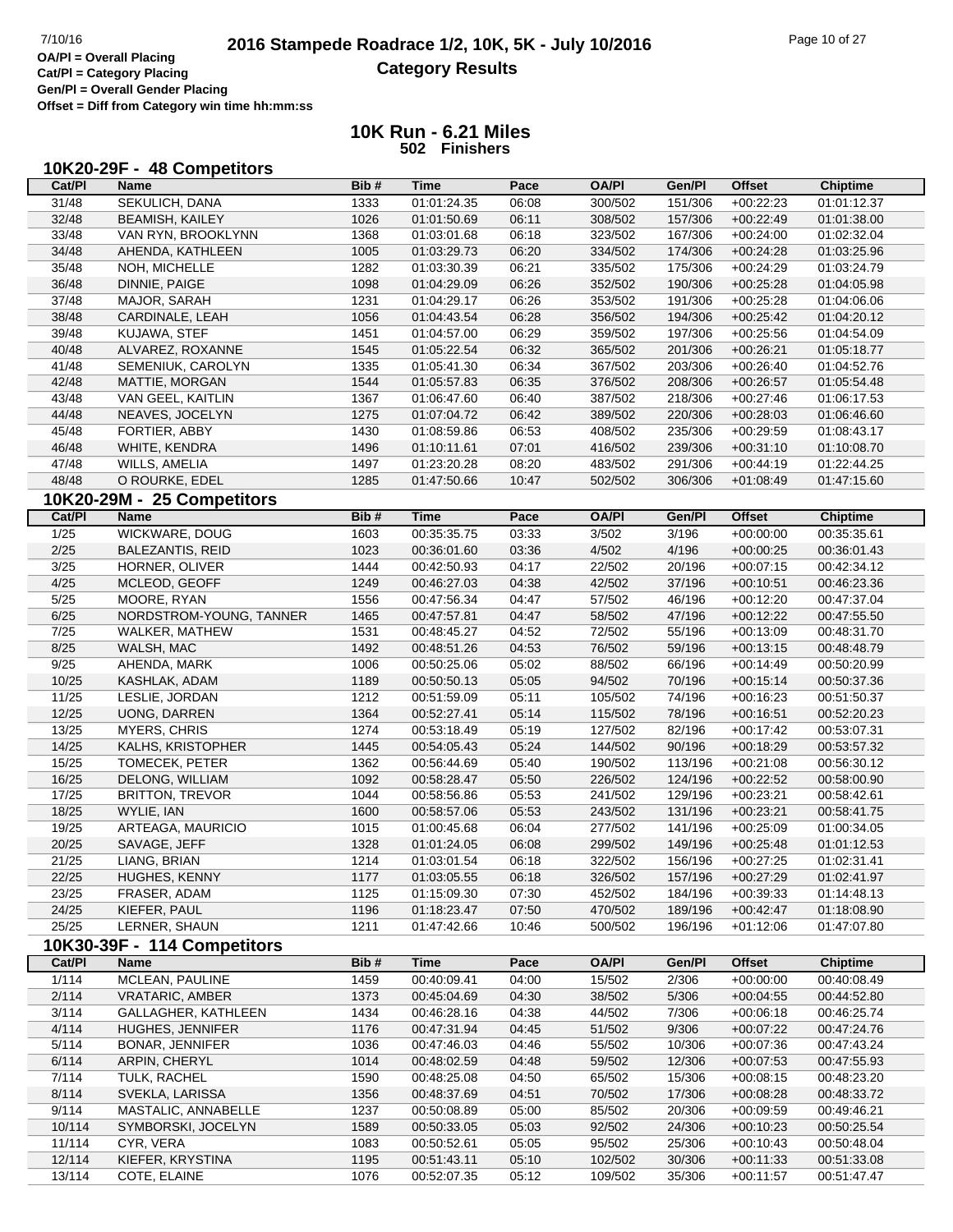# **2016 Stampede Roadrace 1/2, 10K, 5K - July 10/2016** Page 11 of 27<br> **OA/PI** = Overall Placing **2016 Stampede Roadrace 1/2, 10K, 5K - July 10/2016 Category Results**

**Cat/Pl = Category Placing Gen/Pl = Overall Gender Placing**

**Offset = Diff from Category win time hh:mm:ss**

**10K Run - 6.21 Miles 502 Finishers**

#### **10K30-39F - 114 Competitors**

| Cat/PI | Name                    | Bib#         | <b>Time</b>                | Pace  | <b>OA/PI</b> | Gen/Pl  | <b>Offset</b>              | <b>Chiptime</b>            |
|--------|-------------------------|--------------|----------------------------|-------|--------------|---------|----------------------------|----------------------------|
| 14/114 | VAN KAMPEN, KAREN       | 1559         | 00:52:17.81                | 05:13 | 111/502      | 36/306  | $+00:12:08$                | 00:51:55.68                |
| 15/114 | MCNEIL, SARAH           | 1253         | 00:52:36.57                | 05:15 | 116/502      | 38/306  | $+00:12:27$                | 00:52:14.13                |
| 16/114 | WALLACE, ERIN           | 1374         | 00:52:45.52                | 05:16 | 120/502      | 40/306  | $+00:12:36$                | 00:52:33.40                |
| 17/114 | BOTELHO, JILL           | 1541         | 00:53:25.05                | 05:20 | 129/502      | 47/306  | $+00:13:15$                | 00:53:17.20                |
| 18/114 | FAVOT, KRISTA           | 1536         | 00:53:57.17                | 05:23 | 140/502      | 52/306  | $+00:13:47$                | 00:53:52.18                |
| 19/114 | CARRIER-ROBB, DOMINIQUE | 1508         | 00:54:11.45                | 05:25 | 145/502      | 55/306  | $+00:14:02$                | 00:54:00.51                |
| 20/114 | MCLEAN, BARBARA         | 1535         | 00:54:13.67                | 05:25 | 146/502      | 56/306  | $+00:14:04$                | 00:54:04.09                |
| 21/114 | MEYERS, ANNALISE        | 1522         | 00:54:20.94                | 05:26 | 147/502      | 57/306  | $+00:14:11$                | 00:54:01.41                |
| 22/114 | ARNOTT, JILL            | 1400         | 00:54:24.50                | 05:26 | 149/502      | 58/306  | $+00:14:15$                | 00:54:18.10                |
| 23/114 | PLAYFAIR, CRYSTAL       | 1306         | 00:54:44.43                | 05:28 | 155/502      | 61/306  | $+00:14:35$                | 00:54:22.33                |
| 24/114 | PARTRIDGE, STEPHANIE    | 1299         | 00:54:54.25                | 05:29 | 158/502      | 62/306  | $+00.14.44$                | 00:54:52.88                |
| 25/114 | CARTERI, PAM            | 1059         | 00:54:58.19                | 05:29 | 160/502      | 63/306  | $+00:14:48$                | 00:54:40.76                |
| 26/114 | <b>RENTON, CHRISTY</b>  | 1314         | 00:55:15.41                | 05:31 | 165/502      | 65/306  | $+00:15:06$                | 00:54:53.10                |
| 27/114 | MEYER, JULIE            | 1256         | 00:55:21.85                | 05:32 | 167/502      | 67/306  | $+00:15:12$                | 00:55:01.48                |
| 28/114 | CLOWSER, CHRISTINE      | 1069         | 00:55:31.00                | 05:33 | 170/502      | 69/306  | $+00:15:21$                | 00:55:18.05                |
| 29/114 | SCHLAUCH, JENNY         | 1330         | 00:55:32.17                | 05:33 | 171/502      | 70/306  | $+00:15:22$                | 00:55:17.84                |
| 30/114 | WOODS, KATIE            | 1391         | 00:56:05.78                | 05:36 | 182/502      | 74/306  | $+00:15:56$                | 00:55:54.38                |
| 31/114 | CHISHOLM, CORRINE       | 1510         | 00:56:29.96                | 05:39 | 188/502      | 77/306  | $+00:16:20$                | 00:56:17.41                |
| 32/114 | HOWLAND-LANGI, CLARE    | 1410         | 00:56:45.95                | 05:40 | 191/502      | 78/306  | $+00:16:36$                | 00:56:32.30                |
| 33/114 | COOPER, NATHALIE        | 1411         | 00:57:07.52                | 05:42 | 197/502      | 80/306  | $+00:16:58$                | 00:57:05.56                |
| 34/114 | DEVEREUX, MELISSA       | 1511         | 00:57:29.62                | 05:44 | 204/502      | 87/306  | $+00:17:20$                | 00:57:11.35                |
| 35/114 | PENNY, ANN-MARIE        | 1472         | 00:57:33.66                | 05:45 | 207/502      | 89/306  | $+00:17:24$                | 00:57:06.76                |
| 36/114 | TALBOT, ERIN            | 1528         | 00:57:34.94                | 05:45 | 209/502      | 90/306  | $+00:17:25$                | 00:48:27.04                |
| 37/114 | LUM, SHIRLEY            | 1552         | 00:57:37.02                | 05:45 | 210/502      | 91/306  | $+00:17:27$                | 00:57:24.32                |
| 38/114 | ZUNTI, VENESA           | 1399         | 00:57:50.30                | 05:47 | 211/502      | 92/306  | $+00:17:40$                | 00:57:32.88                |
| 39/114 | SEYMOUR, STACEY         | 1337         | 00:57:50.40                | 05:47 | 212/502      | 93/306  | $+00:17:40$                | 00:57:33.14                |
| 40/114 | GLAZE, SARAH            | 1139         | 00:58:13.72                | 05:49 | 219/502      | 98/306  | $+00:18:04$                | 00:57:46.25                |
| 41/114 | GARNER, AMANDA          | 1129         | 00:58:19.40                | 05:49 | 222/502      | 99/306  | $+00:18:09$                | 00:58:10.71                |
| 42/114 | <b>BENKE, AMANDA</b>    | 1030         | 00:58:26.76                | 05:50 | 225/502      | 102/306 | $+00:18:17$                | 00:58:15.19                |
| 43/114 | VAN DEN BRINK, TARA     | 1366         | 00:58:44.86                | 05:52 | 233/502      | 108/306 | $+00:18:35$                | 00:58:06.68                |
| 44/114 | SNAZEL, AIME            | 1486         | 00:58:45.58                | 05:52 | 235/502      | 109/306 | $+00:18:36$                | 00:58:39.08                |
| 45/114 | DAWE, ANDREA            | 1088         | 00:59:13.40                | 05:55 | 250/502      | 116/306 | $+00:19:03$                | 00:58:46.76                |
| 46/114 | <b>BLASETTI, AIMEE</b>  | 1505         | 00:59:48.66                | 05:58 | 258/502      | 120/306 | $+00:19:39$                | 00:59:31.31                |
| 47/114 | CHOW, MELISSA           | 1066         | 00:59:49.81                | 05:58 | 259/502      | 121/306 | $+00:19:40$                | 00:59:29.20                |
| 48/114 | <b>GRANT, AMANDA</b>    | 1142         | 00:59:58.99                | 05:59 | 265/502      | 126/306 | $+00:19:49$                | 00:59:30.75                |
| 49/114 | SADLER, HOLLIE          | 1327         | 01:00:14.56                | 06:01 | 266/502      | 127/306 | $+00:20:05$                | 00:59:54.61                |
| 50/114 | KWASNITZA, JOLENE       | 1203         | 01:00:28.74                | 06:02 | 269/502      | 130/306 | $+00:20:19$                | 01:00:10.94                |
| 51/114 | <b>BRILL, PHOENIX</b>   | 1605         | 01:00:48.79                | 06:04 | 282/502      | 140/306 | $+00:20:39$                | 01:00:36.18                |
| 52/114 | SKOWORODKO, CASSANDRA   | 1341         | 01:01:07.86                | 06:06 | 292/502      | 147/306 | $+00:20:58$                | 01:00:43.89                |
| 53/114 | WILLIAMS, ANGELA        | 1385         | 01:01:13.32                | 06:07 | 294/502      | 148/306 | $+00:21:03$                | 01:00:55.51                |
| 54/114 | MURPHY, NICOLE          | 1272         | 01:01:13.56                | 06:07 | 295/502      | 149/306 | $+00:21:04$                | 01:00:54.46                |
| 55/114 | FISHER, STEPHANIE       | 1122         | 01:01:20.76                | 06:08 | 296/502      | 150/306 | $+00:21:11$                | 01:01:00.98                |
| 56/114 | OLTHUIS, STEPHANIE      | 1287         | 01:01:30.49                | 06:09 | 301/502      | 152/306 | $+00:21:21$                | 01:01:01.56                |
| 57/114 | JANUSC, ANGELA          | 1543         | 01:01:33.63                | 06:09 | 302/502      | 153/306 | $+00:21:24$                | 01:01:13.25                |
| 58/114 | RIOPELLE, STEPHANIE     | 1316         | 01:01:34.81                | 06:09 | 304/502      | 154/306 | $+00:21:25$                | 01:01:33.35                |
| 59/114 | DE LA PAZ, ADELLE       | 1416         | 01:01:43.35                | 06:10 | 307/502      | 156/306 | $+00:21:33$                | 01:01:39.37                |
| 60/114 | KETCHEN, COURTNEY       | 1194         | 01:01:52.96                | 06:11 | 309/502      | 158/306 | $+00:21:43$                | 01:01:37.43                |
| 61/114 | CLINGMAN, PETRINA       | 1068         | 01:02:12.72                | 06:13 | 314/502      | 160/306 | $+00:22:03$                | 01:01:55.64                |
| 62/114 | WASCHUK, MELISSA        | 1494         | 01:02:13.72                | 06:13 | 315/502      | 161/306 | $+00:22:04$                | 01:01:54.10                |
| 63/114 | GLOWASKY, RIO           | 1436         | 01:02:13.77                | 06:13 | 316/502      | 162/306 | $+00:22:04$                | 01:01:53.82                |
| 64/114 | <b>BERGERMAN, LISA</b>  | 1403         | 01:02:22.41                | 06:14 | 317/502      | 163/306 | $+00:22:13$                | 01:02:03.03                |
| 65/114 | THOMSON, ERIN           | 1359         | 01:03:02.55                | 06:18 | 324/502      | 168/306 | $+00:22:53$                | 01:02:39.81                |
| 66/114 | EPP, KIMIKO             | 1422         | 01:03:21.34                | 06:20 | 332/502      | 173/306 | $+00:23:11$                | 01:03:06.63                |
| 67/114 | ROBSON, GABRIELLE       | 1583         | 01:03:36.74                | 06:21 | 336/502      | 176/306 | $+00:23:27$                | 01:03:30.54                |
| 68/114 | <b>COLLIS, JENNIFER</b> |              | 01:03:44.12                | 06:22 | 340/502      | 180/306 |                            | 01:03:15.88                |
| 69/114 | SWITZER, SAREDE         | 1071<br>1592 |                            | 06:24 | 343/502      | 182/306 | $+00:23:34$                | 01:03:58.05                |
| 70/114 | MORABITO, CRYSTAL       | 1262         | 01:04:01.35                | 06:25 | 347/502      | 185/306 | $+00:23:51$<br>$+00:24:05$ |                            |
| 71/114 | HINCKS, CRYSTAL         | 1166         | 01:04:15.06<br>01:04:15.28 | 06:25 | 348/502      | 186/306 | $+00:24:05$                | 01:04:05.56<br>01:04:05.92 |
| 72/114 | MCGREGOR, LAURA         | 1245         | 01:04:18.02                | 06:25 | 349/502      | 187/306 | $+00:24:08$                | 01:04:14.24                |
| 73/114 | DOLGOY, NAOMI           | 1099         | 01:04:22.40                | 06:26 | 350/502      | 188/306 | $+00:24:12$                | 01:04:05.26                |
| 74/114 | BROCHU, MARIANNE        | 1045         | 01:04:47.79                | 06:28 | 357/502      | 195/306 | $+00:24:38$                | 01:04:29.00                |
|        |                         |              |                            |       |              |         |                            |                            |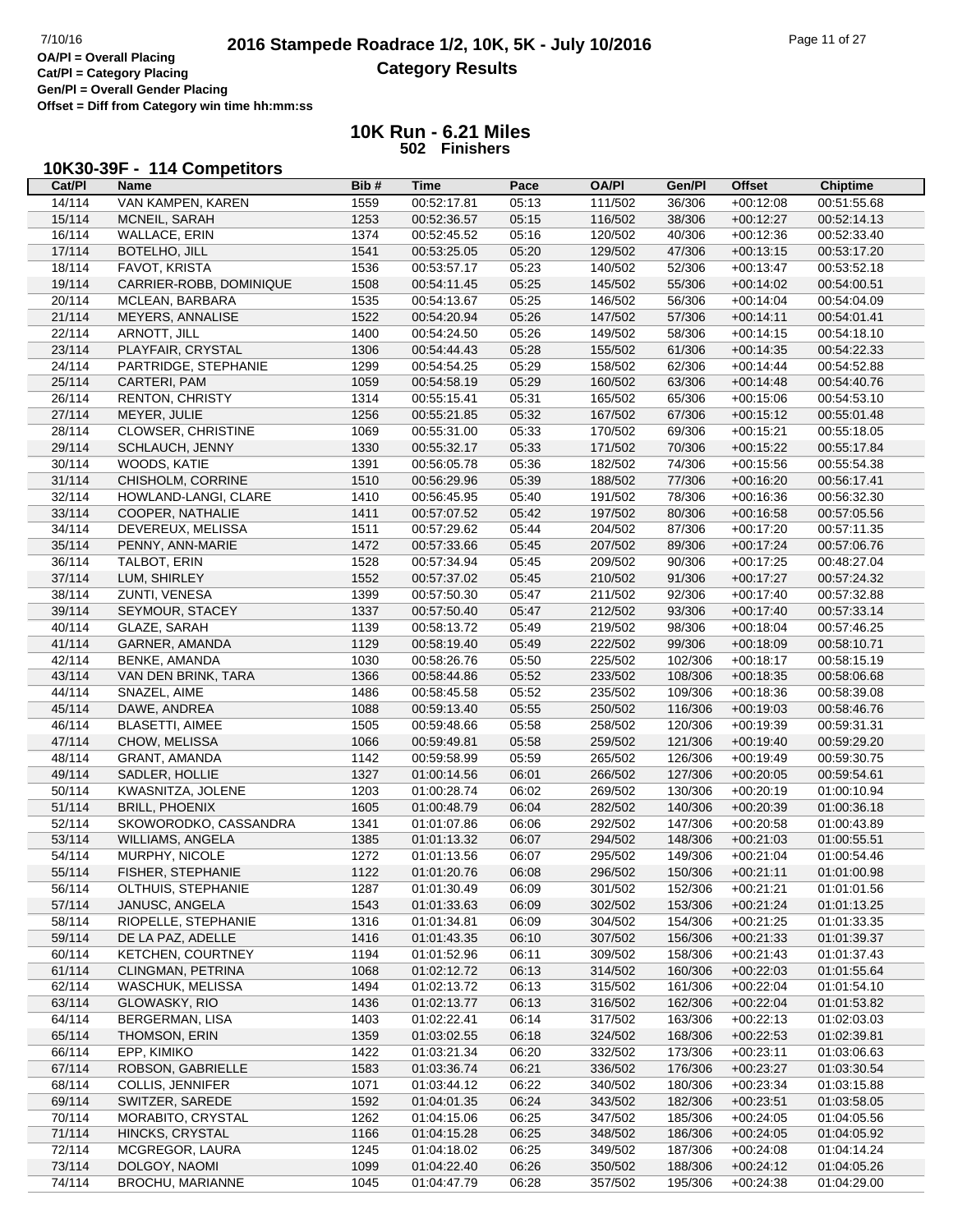# **2016 Stampede Roadrace 1/2, 10K, 5K - July 10/2016** Page 12 of 27<br> **OA/PI** = Overall Placing **2016 Stampede Roadrace 1/2, 10K, 5K - July 10/2016 Category Results**

**Cat/Pl = Category Placing Gen/Pl = Overall Gender Placing**

**Offset = Diff from Category win time hh:mm:ss**

|            |      |  | 10K30-39F - 114 Competitors |
|------------|------|--|-----------------------------|
| $C_{2}+D1$ | Namo |  |                             |

| Cat/PI                | <b>Name</b>                | Bib# | <b>Time</b>         | Pace          | <b>OA/PI</b>          | Gen/Pl          | <b>Offset</b>              | <b>Chiptime</b> |
|-----------------------|----------------------------|------|---------------------|---------------|-----------------------|-----------------|----------------------------|-----------------|
| 75/114                | ROSS, JAMIE                | 1322 | 01:05:16.00         | 06:31         | 362/502               | 199/306         | $+00:25:06$                | 01:04:36.82     |
| 76/114                | BRAZENDALE, SONJA          | 1040 | 01:05:27.44         | 06:32         | 366/502               | 202/306         | $+00:25:18$                | 01:05:13.11     |
| 77/114                | CLAMP, AIA                 | 1540 | 01:05:41.30         | 06:34         | 368/502               | 204/306         | $+00:25:31$                | 01:05:17.13     |
| 78/114                | KNUDSEN, BECKIE            | 1199 | 01:06:03.64         | 06:36         | 377/502               | 209/306         | $+00:25:54$                | 01:05:57.44     |
| 79/114                | HEBRON, MILROSE            | 1441 | 01:06:08.61         | 06:36         | 378/502               | 210/306         | $+00:25:59$                | 01:06:02.34     |
| 80/114                | PARKER, ASHLEY             | 1295 | 01:06:12.47         | 06:37         | 379/502               | 211/306         | $+00:26:03$                | 01:05:54.05     |
| 81/114                | DEBERT, CHANTEL            | 1090 | 01:06:20.68         | 06:38         | 380/502               | 212/306         | $+00:26:11$                | 01:05:44.54     |
| 82/114                | WHITE, LYNSEY              | 1381 | 01:06:21.45         | 06:38         | 381/502               | 213/306         | $+00:26:12$                | 01:06:02.35     |
| 83/114                | GUIRY, KATRINA             | 1146 | 01:06:24.85         | 06:38         | 382/502               | 214/306         | $+00:26:15$                | 01:06:06.06     |
| 84/114                | LABELLA, CHRISTINE         | 1204 | 01:06:39.77         | 06:39         | 385/502               | 216/306         | $+00:26:30$                | 01:06:04.63     |
| 85/114                | LUCAS, AMY                 | 1455 | 01:06:47.02         | 06:40         | 386/502               | 217/306         | $+00:26:37$                | 01:06:29.38     |
| 86/114                | SANDERS, KERRI             | 1537 | 01:06:47.86         | 06:40         | 388/502               | 219/306         | $+00:26:38$                | 01:06:23.95     |
| 87/114                | HRUSKA, PAM                | 1173 | 01:07:07.24         | 06:42         | 390/502               | 221/306         | $+00:26:57$                | 01:06:40.06     |
| 88/114                | MACEACHERN, MEAGHEN        | 1227 | 01:07:13.90         | 06:43         | 393/502               | 223/306         | $+00:27:04$                | 01:06:59.83     |
| 89/114                | ZJALIC, MEGAN              | 1397 | 01:07:29.91         | 06:44         | 399/502               | 228/306         | $+00:27:20$                | 01:07:03.13     |
| 90/114                | CRERAR, ERIN               | 1081 | 01:08:09.47         | 06:48         | 403/502               | 232/306         | $+00:28:00$                | 01:07:48.39     |
| 91/114                | HAIGHT-SHERRY, KRISTA      | 1147 | 01:09:30.62         | 06:57         | 410/502               | 236/306         | $+00:29:21$                | 01:09:00.78     |
| 92/114                | DECECCO-KOLEBABA, MANDY    | 1417 | 01:09:33.83         | 06:57         | 411/502               | 237/306         | $+00:29:24$                | 01:09:23.18     |
| 93/114                | EIRIKSON, ROBERTA          | 1419 | 01:09:53.29         | 06:59         | 415/502               | 238/306         | $+00:29:43$                | 01:09:37.02     |
| 94/114                | <b>BIGORAJ, KENDRA</b>     | 1032 | 01:10:11.93         | 07:01         | 417/502               | 240/306         | $+00:30:02$                | 01:09:42.42     |
| 95/114                | LONG, JILL                 | 1453 | 01:10:41.36         | 07:04         | 421/502               | 244/306         | $+00:30:31$                | 01:10:13.24     |
| 96/114                | MORRIS, CARLA              | 1263 | 01:10:56.36         | 07:05         | 424/502               | 246/306         | $+00:30:46$                | 01:10:16.93     |
| 97/114                | <b>BLOUIN, MICHELLE</b>    | 1580 | 01:11:20.70         | 07:08         | 428/502               | 250/306         | $+00:31:11$                | 01:11:03.36     |
| 98/114                | LENZIN, AMBER              | 1584 | 01:11:34.64         | 07:09         | 431/502               | 252/306         | $+00:31:25$                | 01:10:34.51     |
| 99/114                | HARROW, KATE               | 1155 | 01:13:11.28         | 07:19         | 446/502               | 264/306         | $+00:33:01$                | 01:12:42.83     |
| 100/114               | SWAN, DARIA                | 1357 | 01:14:44.00         | 07:28         | 450/502               | 267/306         | $+00:34:34$                | 01:14:16.91     |
| 101/114               | CUDMORE, JESSICA           | 1413 | 01:14:49.38         | 07:28         | 451/502               | 268/306         | $+00:34:39$                | 01:14:37.15     |
| 102/114               | FERRO, CARLEY              | 1119 | 01:15:12.23         | 07:31         | 454/502               | 269/306         | $+00:35:02$                | 01:14:49.92     |
| 103/114               | HOPKINS, STEPHANIE         | 1172 | 01:15:12.24         | 07:31         | 455/502               | 270/306         | $+00:35:02$                | 01:14:50.72     |
| 104/114               | <b>BAFFA, MELISSA</b>      | 1019 | 01:15:20.98         | 07:32         | 456/502               | 271/306         | $+00:35:11$                | 01:14:49.48     |
| 105/114               | KUBE, SARAH                | 1450 | 01:16:02.34         | 07:36         | 459/502               | 273/306         | $+00:35:52$                | 01:15:57.99     |
| 106/114               | <b>BISCHKE, KRISTIN</b>    | 1034 | 01:16:28.59         | 07:38         | 464/502               | 277/306         | $+00:36:19$                | 01:13:29.69     |
| 107/114               | PINDER, MICHELLE           | 1304 | 01:16:28.72         | 07:38         | 465/502               | 278/306         | $+00:36:19$                | 01:13:29.82     |
| 108/114               | PARKS, JENNIFER            | 1297 | 01:17:20.97         | 07:44         | 469/502               | 281/306         | $+00:37:11$                | 01:17:01.19     |
| 109/114               | ACKERMAN, JO-ANN           | 1001 | 01:20:29.54         | 08:02         | 473/502               | 282/306         | $+00:40:20$                | 01:20:02.91     |
| 110/114               | <b>MARTIN, ALISON</b>      | 1235 | 01:21:04.36         | 08:06         | 474/502               | 283/306         | $+00:40:54$                | 01:20:41.15     |
| 111/114               | MALTBY, KRISTI             | 1232 | 01:25:49.36         | 08:34         | 490/502               | 297/306         | $+00:45:39$                | 01:25:19.80     |
| 112/114               | MARCIN, APRIL              | 1234 | 01:36:33.49         | 09:39         | 493/502               | 300/306         | $+00:56:24$                | 01:36:04.83     |
| 113/114               | JOHNSON, KAREN             | 1184 | 01:39:57.60         | 09:59         | 497/502               | 304/306         | $+00:59:48$                | 01:39:53.38     |
| 114/114               | KEOGH, RACHEL              | 1192 | 01:47:50.50         | 10:47         | 501/502               | 305/306         | $+01:07:41$                | 01:47:15.50     |
|                       | 10K30-39M - 48 Competitors |      |                     |               |                       |                 |                            |                 |
|                       |                            | Bib# |                     |               |                       |                 |                            | <b>Chiptime</b> |
| <b>Cat/PI</b><br>1/48 | <b>Name</b><br>KERR, GEOFF | 1446 | Time<br>00:34:26.40 | Pace<br>03:26 | <b>OA/PI</b><br>1/502 | Gen/Pl<br>1/196 | Offset<br>$+00:00:00$      | 00:34:26.09     |
| 2/48                  | HOPFNER, GEOFF             | 1171 | 00:34:37.54         | 03:27         | 2/502                 | 2/196           | $+00:00:11$                | 00:34:37.22     |
| 3/48                  | VAN BESOUW, JORDAN         | 1570 | 00:36:19.84         | 03:37         | 5/502                 | 5/196           | $+00:01:53$                | 00:36:19.47     |
| 4/48                  | MURRAY, RYAN               | 1463 | 00:36:33.03         | 03:39         | 6/502                 | 6/196           | $+00:02:06$                | 00:36:32.96     |
| 5/48                  | ZAHYNACZ, RYAN             | 1395 | 00:37:27.16         | 03:44         | 8/502                 | 8/196           | $+00:03:00$                | 00:37:26.22     |
| 6/48                  | LEARMONTH, DAVID           | 1566 | 00:40:07.58         | 04:00         | 14/502                | 13/196          | $+00:05:41$                | 00:40:06.25     |
| 7/48                  | FALKE, GUNNAR              | 1115 | 00:41:30.30         | 04:09         | 16/502                | 14/196          | $+00:07:03$                | 00:41:29.08     |
| 8/48                  | <b>VERSCHOOTE, PETER</b>   | 1591 | 00:42:31.08         | 04:15         | 20/502                | 18/196          | $+00:08:04$                | 00:42:30.14     |
| 9/48                  | VARGAS LAZCANO, ERICK      | 1530 | 00:43:43.50         | 04:22         | 25/502                | 22/196          | $+00:09:17$                | 00:43:26.82     |
| 10/48                 | MCLEOD, SEAN               | 1252 | 00:45:04.33         | 04:30         | 37/502                | 33/196          | $+00:10:37$                | 00:45:00.97     |
| 11/48                 | GHERAN, PAUL               | 1133 | 00:45:05.98         | 04:30         | 39/502                | 34/196          | $+00:10:39$                | 00:45:01.55     |
| 12/48                 | DLUGAN, MIKE               | 1597 | 00:45:51.49         | 04:35         | 40/502                | 35/196          | $+00:11:25$                | 00:45:43.35     |
| 13/48                 | <b>GHERAN, CHRISTOPHER</b> | 1131 | 00:46:32.12         | 04:39         | 45/502                | 38/196          | $+00:12:05$                | 00:46:27.47     |
| 14/48                 | CHAU, JASON                | 1585 | 00:47:34.71         | 04:45         | 52/502                | 43/196          | $+00:13:08$                | 00:47:32.12     |
| 15/48                 | SMITH, SCOTT               | 1347 | 00:48:04.23         | 04:48         | 60/502                | 48/196          | $+00:13:37$                | 00:47:27.03     |
| 16/48                 | BONAR, DARREN              | 1035 | 00:48:17.05         | 04:49         | 63/502                | 50/196          | $+00:13:50$                | 00:48:14.18     |
| 17/48                 | OOSTHUIZEN, SHAUN          | 1525 | 00:48:38.83         | 04:51         | 71/502                | 54/196          |                            | 00:48:36.41     |
| 18/48                 | MAJCHER, TYLER             | 1518 | 00:48:45.52         | 04:52         | 73/502                | 56/196          | $+00:14:12$<br>$+00:14:19$ | 00:48:37.56     |
|                       |                            |      |                     |               |                       |                 |                            |                 |
| 19/48                 | BAKX, KYLE                 | 1547 | 00:51:06.61         | 05:06         | 97/502                | 72/196          | $+00:16:40$                | 00:50:52.94     |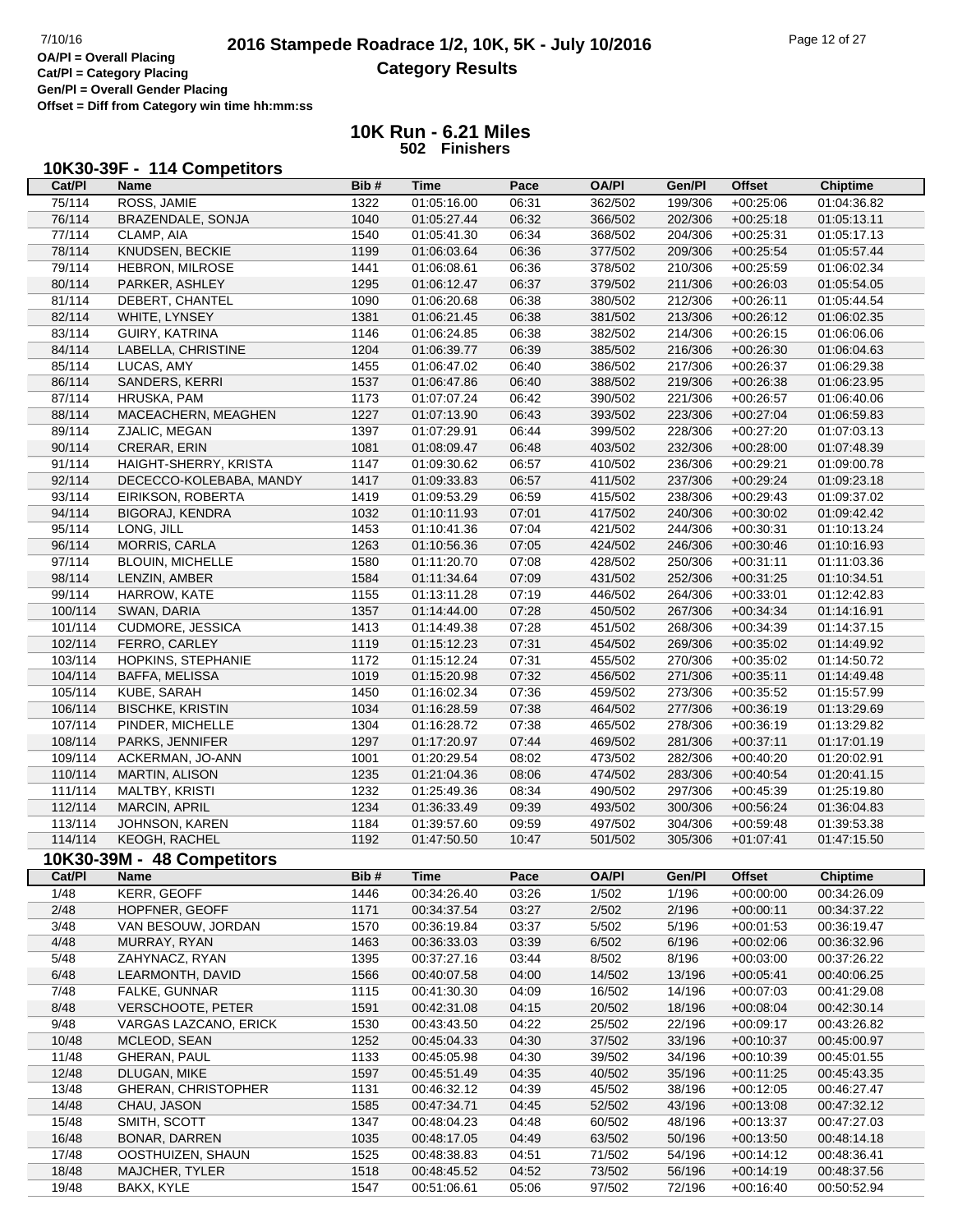**Cat/Pl = Category Placing Gen/Pl = Overall Gender Placing**

**Offset = Diff from Category win time hh:mm:ss**

| 10K30-39M - 48 Competitors |
|----------------------------|
|----------------------------|

| Cat/PI         | Name                       | Bib# | Time        | Pace  | <b>OA/PI</b> | Gen/Pl  | <b>Offset</b> | <b>Chiptime</b> |
|----------------|----------------------------|------|-------------|-------|--------------|---------|---------------|-----------------|
| 20/48          | ZALMANOWITZ, JASON         | 1396 | 00:52:14.95 | 05:13 | 110/502      | 75/196  | $+00:17:48$   | 00:52:07.80     |
| 21/48          | HAFICHUK, DOUG             | 1562 | 00:52:40.09 | 05:16 | 119/502      | 80/196  | $+00:18:13$   | 00:52:28.85     |
| 22/48          | <b>BENOIT, OLIVIER</b>     | 1502 | 00:54:31.25 | 05:27 | 150/502      | 92/196  | $+00:20:04$   | 00:54:08.03     |
|                |                            |      |             |       |              |         |               |                 |
| 23/48          | WARD, COLIN                | 1493 | 00:54:51.09 | 05:29 | 157/502      | 96/196  | $+00:20:24$   | 00:54:23.74     |
| 24/48          | HASHEMIAN, ALI             | 1439 | 00:55:04.07 | 05:30 | 162/502      | 99/196  | $+00:20:37$   | 00:55:01.97     |
| 25/48          | BRAZENDALE, ALAN           | 1039 | 00:55:10.40 | 05:31 | 164/502      | 100/196 | $+00:20:44$   | 00:54:55.84     |
| 26/48          | HINTON, THOM               | 1167 | 00:55:44.52 | 05:34 | 176/502      | 105/196 | $+00:21:18$   | 00:55:27.96     |
| 27/48          | EDWARDS, JONAH             | 1108 | 00:55:56.35 | 05:35 | 180/502      | 107/196 | $+00:21:29$   | 00:55:39.99     |
| 28/48          | BRADLEY, RYAN              | 1037 | 00:55:59.90 | 05:35 | 181/502      | 108/196 | $+00:21:33$   | 00:55:35.84     |
| 29/48          |                            | 1324 |             |       |              |         |               |                 |
|                | ROSS, STEVE                |      | 00:58:45.53 | 05:52 | 234/502      | 126/196 | $+00:24:19$   | 00:58:06.45     |
| 30/48          | JOHNSON, JEFFREY           | 1183 | 00:58:47.15 | 05:52 | 236/502      | 127/196 | $+00:24:20$   | 00:58:12.85     |
| 31/48          | TONKIN, CHRISTOPHER        | 1569 | 00:58:51.80 | 05:53 | 239/502      | 128/196 | $+00:24:25$   | 00:58:36.55     |
| 32/48          | BELANGER, JEFF             | 1017 | 00:59:04.47 | 05:54 | 246/502      | 132/196 | $+00:24:38$   | 00:58:29.89     |
| 33/48          | EDWARDS, MARK              | 1110 | 01:00:46.43 | 06:04 | 278/502      | 142/196 | $+00:26:20$   | 01:00:17.66     |
| 34/48          | NIXON, JARRETT             | 1281 | 01:00:50.32 | 06:05 | 283/502      | 143/196 | $+00:26:23$   | 01:00:31.13     |
| 35/48          | <b>MARTIN, CLAYTON</b>     | 1236 | 01:01:13.24 | 06:07 | 293/502      | 146/196 | $+00:26:46$   | 01:00:50.31     |
| 36/48          | JANUSC, TRISTAN            | 1182 | 01:01:33.72 | 06:09 | 303/502      | 150/196 | $+00:27:07$   | 01:01:13.09     |
| 37/48          | MANFRO, WESLEY             | 1233 | 01:03:26.31 | 06:20 | 333/502      | 160/196 | $+00:28:59$   | 01:03:12.48     |
|                |                            |      |             |       |              |         |               |                 |
| 38/48          | O'NEILL, ROB               | 1286 | 01:03:52.99 | 06:23 | 341/502      | 161/196 | $+00:29:26$   | 01:03:15.87     |
| 39/48          | ROBERTS, JOHN              | 1478 | 01:04:04.29 | 06:24 | 344/502      | 162/196 | $+00:29:37$   | 01:03:45.06     |
| 40/48          | ROSS, MICHAEL              | 1323 | 01:05:15.58 | 06:31 | 361/502      | 163/196 | $+00:30:49$   | 01:04:35.05     |
| 41/48          | CAIRNS, BEAU               | 1051 | 01:07:27.37 | 06:44 | 398/502      | 171/196 | $+00:33:00$   | 01:07:05.15     |
| 42/48          | FARAGO, MIKE               | 1579 | 01:08:18.46 | 06:49 | 404/502      | 172/196 | $+00:33:52$   | 01:07:42.94     |
| 43/48          | LENZIN, CHRIS              | 1551 | 01:09:45.41 | 06:58 | 414/502      | 177/196 | $+00:35:19$   | 01:08:45.43     |
| 44/48          | ROSA RODRIGUEZ, ANA LIDIA  | 1321 | 01:11:39.65 | 07:09 | 434/502      | 180/196 | $+00:37:13$   | 01:11:15.27     |
| 45/48          | <b>WILSON, MATTHEW</b>     | 1388 | 01:13:25.48 | 07:20 | 448/502      | 183/196 | $+00:38:59$   | 01:12:52.29     |
|                |                            |      |             |       |              |         |               |                 |
| 46/48          | <b>BISCHKE, DANIEL</b>     | 1033 | 01:16:29.20 | 07:38 | 466/502      | 188/196 | $+00:42:02$   | 01:13:30.30     |
| 47/48          | DESHPONDE, SHASHIKANT      | 1096 | 01:47:39.40 | 10:45 | 498/502      | 194/196 | $+01:13:13$   | 01:47:03.86     |
| 48/48          | TOBIA, FAUSTINO            | 1361 | 01:47:39.86 | 10:45 | 499/502      | 195/196 | $+01:13:13$   | 01:47:04.25     |
|                | 10K40-49F - 72 Competitors |      |             |       |              |         |               |                 |
|                |                            |      |             |       |              |         |               |                 |
|                |                            |      |             |       |              |         |               |                 |
| Cat/PI         | Name                       | Bib# | <b>Time</b> | Pace  | <b>OA/PI</b> | Gen/Pl  | <b>Offset</b> | <b>Chiptime</b> |
| $\frac{1}{72}$ | TAYLOR, MARILYN            | 1488 | 00:43:10.38 | 04:19 | 23/502       | 3/306   | $+00:00:00$   | 00:43:09.23     |
| 2/72           | HALPRIN, DANYAEL           | 1149 | 00:46:45.89 | 04:40 | 47/502       | 8/306   | $+00:03:35$   | 00:46:41.31     |
| 3/72           | MCGOVERN, KERRI            | 1244 | 00:49:30.04 | 04:57 | 81/502       | 18/306  | $+00:06:19$   | 00:49:23.47     |
| 4/72           | TELANG, KRISTIN            | 1358 | 00:49:46.59 | 04:58 | 83/502       | 19/306  | $+00:06:36$   | 00:49:35.08     |
| 5/72           | <b>WELLS, STEPHANIE</b>    | 1495 | 00:50:19.59 | 05:01 | 87/502       | 22/306  | $+00:07:09$   | 00:50:07.09     |
|                | MUNDT, MIRJA               |      |             |       |              |         |               |                 |
| 6/72           |                            | 1269 | 00:50:32.31 | 05:03 | 91/502       | 23/306  | $+00:07:21$   | 00:50:27.00     |
| 7/72           | <b>HEDGES, HAYLEY</b>      | 1159 | 00:51:20.89 | 05:08 | 99/502       | 27/306  | $+00:08:10$   | 00:51:13.75     |
| 8/72           | <b>FAULKNER, VICKI</b>     | 1116 | 00:51:43.07 | 05:10 | 101/502      | 29/306  | $+00:08:32$   | 00:51:40.27     |
| 9/72           | KEARL, CAROL               | 1517 | 00:52:06.32 | 05:12 | 108/502      | 34/306  | $+00:08:55$   | 00:51:59.99     |
| 10/72          | MACPHAIL, CARLA            | 1230 | 00:53:45.27 | 05:22 | 138/502      | 51/306  | $+00:10:34$   | 00:53:42.47     |
| 11/72          | EDISON, JILL               | 1515 | 00:54:00.22 | 05:24 | 141/502      | 53/306  | $+00:10:49$   | 00:53:46.07     |
| 12/72          | LUDBROOK, MICHELLE         | 1224 | 00:54:03.31 | 05:24 | 143/502      | 54/306  | $+00:10:52$   | 00:53:49.92     |
| 13/72          | <b>ERIKSEN, TORGYN</b>     | 1113 | 00:55:15.52 | 05:31 | 166/502      | 66/306  | $+00:12:05$   | 00:54:52.91     |
| 14/72          | HARVIE, ALLISON            | 1156 | 00:55:29.54 | 05:32 | 169/502      | 68/306  | $+00:12:19$   | 00:55:18.36     |
|                | LOKANC, SABINA             | 1218 | 00:55:50.44 | 05:35 | 177/502      | 72/306  | $+00:12:40$   | 00:55:44.30     |
| 15/72          |                            |      |             |       |              |         |               |                 |
| 16/72          | MARSHALL, SUSAN            | 1582 | 00:55:52.03 | 05:35 | 178/502      | 73/306  | $+00:12:41$   | 00:55:21.52     |
| 17/72          | PERRY, CAROL               | 1303 | 00:57:24.30 | 05:44 | 201/502      | 84/306  | $+00:14:13$   | 00:57:02.75     |
| 18/72          | HOPWOOD, CHARLOTTE         | 1443 | 00:57:53.12 | 05:47 | 213/502      | 94/306  | $+00:14:42$   | 00:57:43.67     |
| 19/72          | TUESDAY, ANNETTE           | 1489 | 00:58:10.81 | 05:49 | 218/502      | 97/306  | $+00:15:00$   | 00:57:57.08     |
| 20/72          | STRANSKY, LISE             | 1355 | 00:58:21.35 | 05:50 | 223/502      | 100/306 | $+00:15:10$   | 00:57:59.22     |
| 21/72          | STEIDL, MICHELLE           | 1352 | 00:58:25.97 | 05:50 | 224/502      | 101/306 | $+00:15:15$   | 00:58:02.40     |
| 22/72          | MASTERSON, AMELIA          | 1239 | 00:58:30.59 | 05:51 | 227/502      | 103/306 | $+00:15:20$   | 00:58:27.62     |
| 23/72          | LINTERMAN, RHONDA          | 1217 | 00:58:50.78 | 05:53 | 238/502      | 111/306 | $+00:15:40$   | 00:58:26.52     |
|                | NOVAK, KERRI               | 1284 | 00:59:14.57 | 05:55 | 253/502      | 117/306 | $+00:16:04$   | 00:58:46.33     |
| 24/72          |                            |      |             |       |              |         |               |                 |
| 25/72          | <b>BARBAS, MARIA</b>       | 1539 | 00:59:50.45 | 05:59 | 260/502      | 122/306 | $+00:16:40$   | 00:59:28.82     |
| 26/72          | CULLINGHAM, CAROL          | 1414 | 00:59:51.39 | 05:59 | 261/502      | 123/306 | $+00:16:41$   | 00:59:27.91     |
| 27/72          | <b>SEVERN, KRISTEN</b>     | 1586 | 00:59:58.52 | 05:59 | 264/502      | 125/306 | $+00:16:48$   | 00:59:40.45     |
| 28/72          | WITTAL, BRANDI             | 1389 | 01:00:34.21 | 06:03 | 273/502      | 133/306 | $+00:17:23$   | 01:00:15.23     |
| 29/72          | LABERGE, MARLENE           | 1538 | 01:00:36.09 | 06:03 | 274/502      | 134/306 | $+00:17:25$   | 01:00:13.77     |
| 30/72          | GRIGOROVA, DIANA           | 1438 | 01:00:37.25 | 06:03 | 275/502      | 135/306 | $+00:17:26$   | 01:00:35.38     |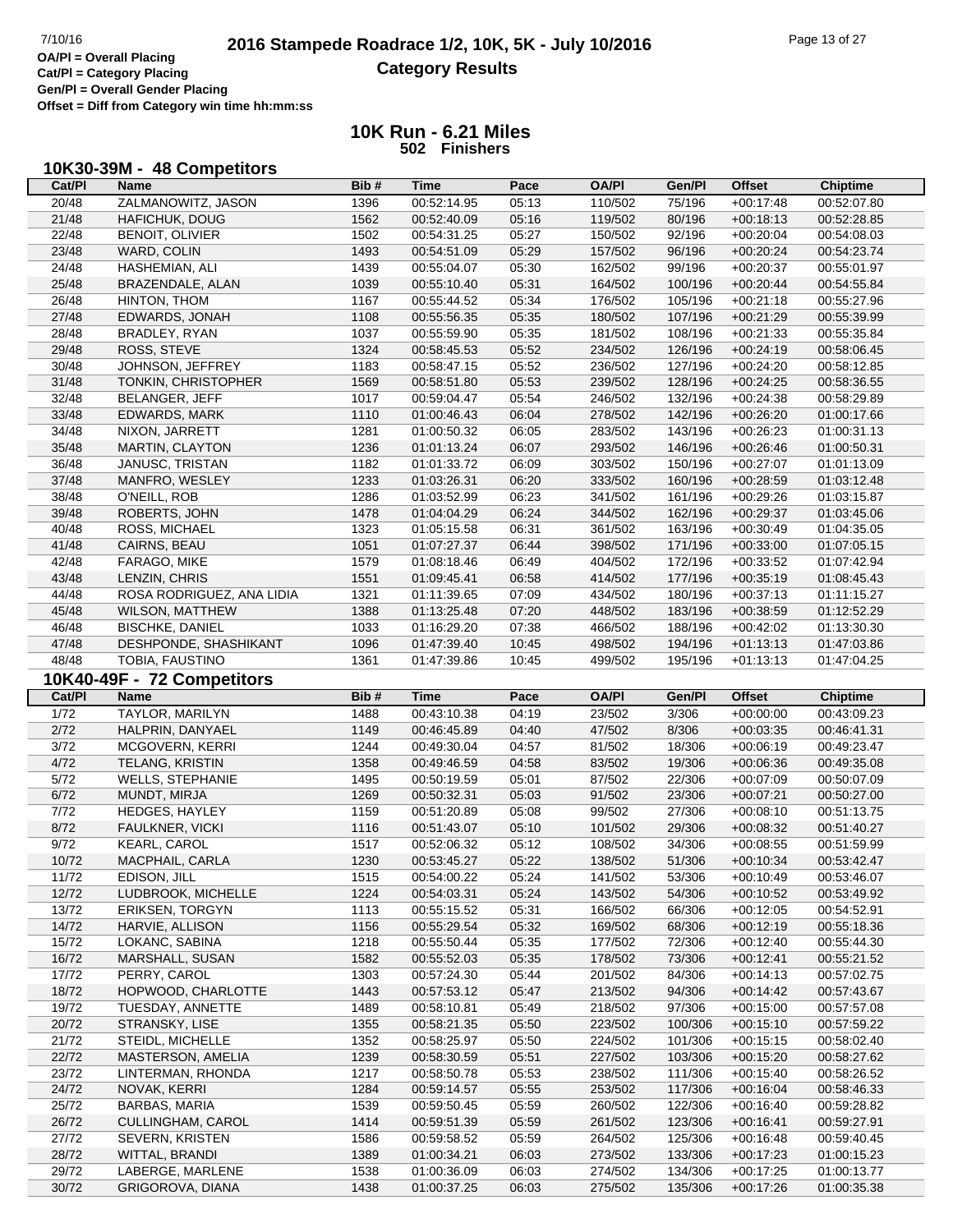# **2016 Stampede Roadrace 1/2, 10K, 5K - July 10/2016** Page 14 of 27<br> **OA/PI** = Overall Placing **2016 Stampede Roadrace 1/2, 10K, 5K - July 10/2016 Category Results**

**Cat/Pl = Category Placing Gen/Pl = Overall Gender Placing**

**Offset = Diff from Category win time hh:mm:ss**

| 10K40-49F - 72 Competitors |  |
|----------------------------|--|
|----------------------------|--|

| Cat/PI | Name                       | Bib# | <b>Time</b> | Pace  | <b>OA/PI</b> | Gen/Pl  | <b>Offset</b> | <b>Chiptime</b> |
|--------|----------------------------|------|-------------|-------|--------------|---------|---------------|-----------------|
| 31/72  | HANLON, BETH               | 1153 | 01:00:59.38 | 06:05 | 286/502      | 142/306 | $+00:17:49$   | 01:00:30.06     |
| 32/72  | DWYER, DAWN                | 1513 | 01:00:59.44 | 06:05 | 287/502      | 143/306 | $+00:17:49$   | 01:00:50.51     |
| 33/72  | PANDILA, CATHY             | 1467 | 01:01:03.77 | 06:06 | 289/502      | 144/306 | $+00:17:53$   | 01:00:36.87     |
| 34/72  | KARVINEN, TRISHA           | 1188 | 01:01:05.13 | 06:06 | 290/502      | 145/306 | $+00:17:54$   | 01:00:41.91     |
| 35/72  | SINGLETON, JUNE            | 1338 | 01:01:07.52 | 06:06 | 291/502      | 146/306 | $+00:17:57$   | 01:00:54.44     |
| 36/72  | SMITH, JOANNE              | 1343 | 01:02:54.29 | 06:17 | 321/502      | 166/306 | $+00:19:43$   | 01:02:24.28     |
| 37/72  | LEWIS, ALISON              | 1213 | 01:03:09.25 | 06:18 | 329/502      | 171/306 | $+00:19:58$   | 01:02:35.65     |
| 38/72  | MILLER, JENNIFER           | 1258 | 01:03:38.47 | 06:21 | 337/502      | 177/306 | $+00:20:28$   | 01:03:16.45     |
| 39/72  | MANNING, LINDA             | 1553 | 01:03:42.94 | 06:22 | 339/502      | 179/306 | $+00:20:32$   | 01:03:17.21     |
| 40/72  | NEWMAN, CANDACE            | 1276 | 01:04:00.25 | 06:24 | 342/502      | 181/306 | $+00:20:49$   | 01:03:49.52     |
| 41/72  | SELANDERS, LAURA           | 1334 | 01:04:10.77 | 06:25 | 345/502      | 183/306 | $+00:21:00$   | 01:03:38.23     |
| 42/72  | BRAUNBERGER, DANA          | 1038 | 01:04:12.32 | 06:25 | 346/502      | 184/306 | $+00:21:01$   | 01:04:01.76     |
| 43/72  | CHEVRIER, TANIA            | 1065 | 01:04:22.46 | 06:26 | 351/502      | 189/306 | $+00:21:12$   | 01:04:05.50     |
| 44/72  | CHANT, SHELLYLYNN          | 1062 | 01:04:33.48 | 06:27 | 354/502      | 192/306 | $+00:21:23$   | 01:03:56.86     |
| 45/72  | MCCOLLISTER, HEATHER       | 1576 | 01:04:56.81 | 06:29 | 358/502      | 196/306 | $+00:21:46$   | 01:04:38.29     |
| 46/72  | JACKSON, TAMMY             | 1516 | 01:05:03.18 | 06:30 | 360/502      | 198/306 | $+00:21:52$   | 01:04:30.90     |
| 47/72  | DICKINSON, LINDA           | 1097 | 01:05:22.34 | 06:32 | 364/502      | 200/306 | $+00:22:11$   | 01:05:03.92     |
| 48/72  | NIELSON, STACEY            | 1280 | 01:05:43.00 | 06:34 | 370/502      | 205/306 | $+00:22:32$   | 01:05:27.14     |
| 49/72  | <b>GRAY, CHERI</b>         | 1144 | 01:05:55.15 | 06:35 | 372/502      | 206/306 | $+00:22:44$   | 01:05:39.16     |
| 50/72  | BEAUCHESNE, REBECCA        | 1028 | 01:05:57.51 | 06:35 | 375/502      | 207/306 | $+00:22:47$   | 01:05:28.18     |
| 51/72  | ABRAHAM, SALLY             | 1000 | 01:06:31.10 | 06:39 | 384/502      | 215/306 | $+00:23:20$   | 01:06:02.57     |
| 52/72  | MURASAN, ELENA             | 1271 | 01:07:27.02 | 06:44 | 396/502      | 226/306 | $+00:24:16$   | 01:07:11.03     |
| 53/72  | REA, FRANCESCA             | 1474 | 01:08:07.30 | 06:48 | 402/502      | 231/306 | $+00:24:56$   | 01:07:57.64     |
| 54/72  | KERSWILL, WENDY            | 1193 | 01:08:48.97 | 06:52 | 406/502      | 233/306 | $+00:25:38$   | 01:08:42.10     |
| 55/72  | ADOLPHE, LAUREL            | 1003 | 01:08:48.97 | 06:52 | 407/502      | 234/306 | $+00:25:38$   | 01:08:42.11     |
| 56/72  | FOSTER, STACEY             | 1124 | 01:10:12.17 | 07:01 | 418/502      | 241/306 | $+00:27:01$   | 01:09:42.71     |
| 57/72  | COYNE, CAROL               | 1078 | 01:10:17.42 | 07:01 | 419/502      | 242/306 | $+00:27:07$   | 01:10:01.55     |
| 58/72  | ROTTLER, NICOLE            | 1325 | 01:11:07.39 | 07:06 | 425/502      | 247/306 | $+00:27:57$   | 01:10:52.10     |
| 59/72  | <b>HEWITT, LISA</b>        | 1609 | 01:11:12.00 | 07:07 | 426/502      | 248/306 | $+00:28:01$   | 01:11:12.00     |
| 60/72  | HENDERSON, COLLEEN         | 1162 | 01:11:27.89 | 07:08 | 430/502      | 251/306 | $+00:28:17$   | 01:11:23.53     |
| 61/72  | CHUNG, LORRANE             | 1409 | 01:11:45.47 | 07:10 | 436/502      | 256/306 | $+00:28:35$   | 01:11:41.58     |
| 62/72  | ENGELBRACHT, CYNTHIA       | 1421 | 01:11:55.48 | 07:11 | 437/502      | 257/306 | $+00:28:45$   | 01:11:40.64     |
| 63/72  | PEDERSEN, SIDSEL           | 1471 | 01:12:55.38 | 07:17 | 440/502      | 260/306 | $+00:29:45$   | 01:12:31.09     |
| 64/72  | <b>BLASKEN, JODIE</b>      | 1406 | 01:12:56.05 | 07:17 | 441/502      | 261/306 | $+00:29:45$   | 01:12:31.79     |
| 65/72  | SMITH, KIRSTIE             | 1344 | 01:12:59.87 | 07:17 | 442/502      | 262/306 | $+00:29:49$   | 01:12:40.36     |
| 66/72  | PARKS, NICOLE              | 1468 | 01:13:11.16 | 07:19 | 445/502      | 263/306 | $+00:30:00$   | 01:13:03.72     |
| 67/72  | DUNN, SOLANGE              | 1105 | 01:14:03.57 | 07:24 | 449/502      | 266/306 | $+00:30:53$   | 01:12:47.77     |
| 68/72  | OWENS, CLAIRE              | 1289 | 01:16:30.72 | 07:39 | 467/502      | 279/306 | $+00:33:20$   | 01:16:04.72     |
| 69/72  | <b>BURNS, LORALEE</b>      | 1050 | 01:21:30.24 | 08:09 | 478/502      | 287/306 | $+00:38:19$   | 01:20:54.80     |
| 70/72  | STALLARD, TANYA            | 1542 | 01:21:30.30 | 08:09 | 479/502      | 288/306 | $+00:38:19$   | 01:20:54.47     |
| 71/72  | MCKENZIE, SARAH            | 1458 | 01:21:52.03 | 08:11 | 480/502      | 289/306 | $+00:38:41$   | 01:21:24.16     |
| 72/72  | POWELL, JULIE              | 1308 | 01:22:30.55 | 08:15 | 482/502      | 290/306 | $+00:39:20$   | 01:21:58.01     |
|        | 10K40-49M - 49 Competitors |      |             |       |              |         |               |                 |
| Cat/PI | <b>Name</b>                | Bib# | <b>Time</b> | Pace  | <b>OA/PI</b> | Gen/Pl  | <b>Offset</b> | <b>Chiptime</b> |
| 1/49   | <b>STORCK, ARIC</b>        | 1354 | 00:39:12.31 | 03:55 | 11/502       | 10/196  | $+00:00:00$   | 00:39:11.39     |
| 2/49   | SPANOS, GEORGE             | 1588 | 00:39:24.26 | 03:56 | 12/502       | 11/196  | $+00:00:11$   | 00:39:21.85     |
| 3/49   | <b>BEATTIE, SEAN</b>       | 1027 | 00:39:59.52 | 03:59 | 13/502       | 12/196  | $+00:00:47$   | 00:39:57.70     |
| 4/49   | EDWARDS, KEN               | 1109 | 00:42:23.50 | 04:14 | 18/502       | 16/196  | $+00:03:11$   | 00:42:21.74     |
| 5/49   | LEWIS, MARK                | 1598 | 00:42:31.02 | 04:15 | 19/502       | 17/196  | $+00:03:18$   | 00:42:22.51     |
| 6/49   | CHRISTIE, KEVIN            | 1067 | 00:43:27.50 | 04:20 | 24/502       | 21/196  | $+00:04:15$   | 00:43:21.90     |
| 7/49   | DURUSSEL, RYAN             | 1107 | 00:43:54.31 | 04:23 | 28/502       | 25/196  | $+00:04:42$   | 00:43:49.74     |
| 8/49   | CANN, BRAD                 | 1055 | 00:44:58.81 | 04:29 | 35/502       | 31/196  | $+00:05:46$   | 00:44:56.02     |
| 9/49   | MOORE, NICK                | 1462 | 00:45:02.17 | 04:30 | 36/502       | 32/196  | $+00:05:49$   | 00:44:58.87     |
| 10/49  | FUNK, RON                  | 1128 | 00:46:17.13 | 04:37 | 41/502       | 36/196  | $+00:07:04$   | 00:46:12.91     |
| 11/49  | MOORE, ADRIAN              | 1461 | 00:46:47.11 | 04:40 | 49/502       | 41/196  | $+00:07:34$   | 00:46:42.18     |
| 12/49  | SCHULZ, DAVE               | 1332 | 00:47:25.25 | 04:44 | 50/502       | 42/196  | $+00:08:12$   | 00:47:20.13     |
| 13/49  | RAMSEY, JASON              | 1312 | 00:47:36.05 | 04:45 | 53/502       | 44/196  | $+00:08:23$   | 00:47:24.81     |
| 14/49  | MUNDT, STEFAN              | 1270 | 00:47:42.59 | 04:46 | 54/502       | 45/196  | $+00:08:30$   | 00:47:37.07     |
| 15/49  | YEO, RYAN                  | 1500 | 00:48:30.37 | 04:51 | 66/502       | 51/196  | $+00:09:18$   | 00:48:20.60     |
| 16/49  | PEARSON, MATTHEW           | 1470 | 00:48:31.87 | 04:51 | 68/502       | 52/196  | $+00:09:19$   | 00:48:20.81     |
| 17/49  | DUNSMORE, STEVE            | 1106 | 00:48:36.47 | 04:51 | 69/502       | 53/196  | $+00:09:24$   | 00:48:18.05     |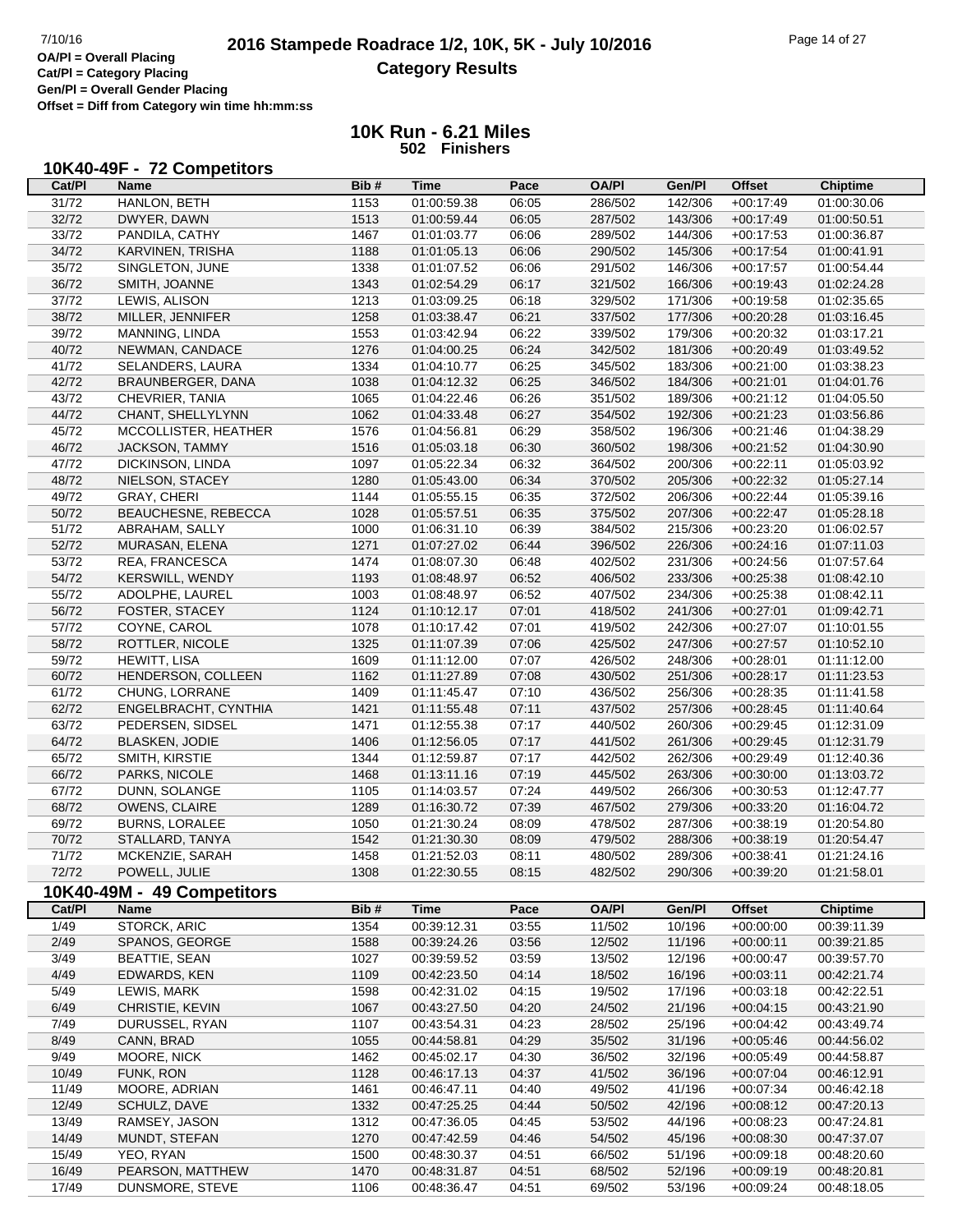**Cat/Pl = Category Placing Gen/Pl = Overall Gender Placing**

**Offset = Diff from Category win time hh:mm:ss**

| 10K40-49M - 49 Competitors |  |
|----------------------------|--|
|----------------------------|--|

| Cat/PI         | Name                       | Bib# | <b>Time</b> | Pace  | <b>OA/PI</b> | Gen/Pl  | <b>Offset</b> | <b>Chiptime</b> |
|----------------|----------------------------|------|-------------|-------|--------------|---------|---------------|-----------------|
| 18/49          | PATUSCHKA, SVEN            | 1300 | 00:48:47.17 | 04:52 | 74/502       | 57/196  | $+00:09:34$   | 00:48:42.06     |
| 19/49          | GAUDREAU, FRANCOIS         | 1130 | 00:48:53.84 | 04:53 | 77/502       | 60/196  | $+00:09:41$   | 00:48:45.50     |
| 20/49          | <b>IRWIN, WADE</b>         | 1180 | 00:49:03.02 | 04:54 | 79/502       | 62/196  | $+00:09:50$   | 00:48:55.00     |
| 21/49          | RONALDS, BILL              | 1479 | 00:49:12.77 | 04:55 | 80/502       | 63/196  | $+00:10:00$   | 00:48:55.42     |
| 22/49          | CHERRY, TRENT              | 1509 | 00:49:34.93 | 04:57 | 82/502       | 64/196  | $+00:10:22$   | 00:49:33.56     |
| 23/49          | <b>BROOKSON, TRAVIS</b>    | 1506 | 00:50:26.55 | 05:02 | 90/502       | 68/196  | $+00:11:14$   | 00:50:20.57     |
| 24/49          | HATCHER, DION              | 1157 | 00:52:19.63 | 05:13 | 112/502      | 76/196  | $+00:13:07$   | 00:51:43.49     |
| 25/49          | JONES, GREG                | 1185 | 00:52:36.58 | 05:15 | 117/502      | 79/196  | $+00:13:24$   | 00:52:15.80     |
| 26/49          | WARD, PHILIP               | 1378 | 00:52:55.43 | 05:17 | 122/502      | 81/196  | $+00:13:43$   | 00:52:18.62     |
| 27/49          | LAIRSON, JADEN             | 1206 | 00:53:28.60 | 05:20 | 133/502      | 85/196  | $+00:14:16$   | 00:53:20.18     |
| 28/49          | SNOW, PETER                | 1349 | 00:53:38.47 | 05:21 | 136/502      | 86/196  | $+00:14:26$   | 00:53:23.23     |
| 29/49          | HOLT, JASON                | 1170 | 00:53:55.97 | 05:23 | 139/502      | 88/196  | $+00:14:43$   | 00:53:31.28     |
| 30/49          | BENNETT, STUART            | 1402 | 00:54:00.30 | 05:24 | 142/502      | 89/196  | $+00:14:47$   | 00:53:50.34     |
| 31/49          | MCNALLY, SEAN              | 1555 | 00:55:34.87 | 05:33 | 174/502      | 103/196 | $+00:16:22$   | 00:55:31.80     |
| 32/49          | CRUZ, PEDRO                | 1610 | 00:56:19.10 | 05:37 | 185/502      | 110/196 | $+00:17:06$   | 00:56:13.51     |
| 33/49          | LAMBERT, SEAN              | 1209 | 00:56:58.92 | 05:41 | 195/502      | 116/196 | $+00:17:46$   | 00:56:45.84     |
| 34/49          | HOPWOOD, BRIAN             | 1442 | 00:57:53.32 | 05:47 | 214/502      | 120/196 | $+00:18:41$   | 00:57:43.83     |
| 35/49          | KOKOTT, RYAN               | 1200 | 00:57:56.46 | 05:47 | 215/502      | 121/196 | $+00:18:44$   | 00:57:45.73     |
| 36/49          | LEWIS, JONATHAN            | 1593 | 00:58:14.72 | 05:49 | 220/502      | 122/196 | $+00:19:02$   | 00:57:41.49     |
| 37/49          | ROMANO, ALBERTO            | 1319 | 00:59:10.44 | 05:55 | 248/502      | 133/196 | $+00:19:58$   | 00:58:51.46     |
| 38/49          | COOPER, DWAYNE             | 1073 | 00:59:13.73 | 05:55 | 251/502      | 135/196 | $+00:20:01$   | 00:59:00.96     |
| 39/49          | CHANT, WADE                | 1063 | 00:59:14.19 | 05:55 | 252/502      | 136/196 | $+00:20:01$   | 00:58:37.90     |
| 40/49          | BELANGER, COREY            | 1016 | 00:59:40.60 | 05:58 | 256/502      | 138/196 | $+00:20:28$   | 00:59:05.92     |
| 41/49          | REA, PAUL                  | 1475 | 01:00:58.19 | 06:05 | 285/502      | 144/196 | $+00:21:45$   | 01:00:48.42     |
| 42/49          | SMITH, LEE                 | 1345 | 01:01:55.37 | 06:11 | 311/502      | 153/196 | $+00:22:43$   | 01:01:25.66     |
| 43/49          | PETERS, REBECCA            | 1577 | 01:01:57.21 | 06:11 | 312/502      | 154/196 | $+00:22:44$   | 01:01:38.97     |
| 44/49          | DOWELL, JONATHAN           | 1102 | 01:03:10.29 | 06:19 | 330/502      | 159/196 | $+00:23:57$   | 01:02:49.16     |
| 45/49          | MACKENZIE, MARC            | 1228 | 01:05:57.37 | 06:35 | 373/502      | 167/196 | $+00:26:45$   | 01:05:28.04     |
| 46/49          | HAWKINS, DAN               | 1158 | 01:05:57.43 | 06:35 | 374/502      | 168/196 | $+00:26:45$   | 01:05:25.84     |
|                |                            | 1011 |             |       |              |         |               |                 |
| 47/49          | ANDERSON, REUBEN           |      | 01:09:17.94 | 06:55 | 409/502      | 174/196 | $+00:30:05$   | 01:08:49.82     |
|                |                            |      |             |       |              |         |               |                 |
| 48/49          | QUINN, KRIS                | 1310 | 01:11:27.89 | 07:08 | 429/502      | 179/196 | $+00:32:15$   | 01:11:23.53     |
| 49/49          | STEVENSON, ROGER           | 1353 | 01:13:08.16 | 07:18 | 444/502      | 182/196 | $+00:33:55$   | 01:12:43.50     |
|                | 10K50-59F - 44 Competitors |      |             |       |              |         |               |                 |
| Cat/PI         | <b>Name</b>                | Bib# | <b>Time</b> | Pace  | <b>OA/PI</b> | Gen/Pl  | <b>Offset</b> | <b>Chiptime</b> |
| 1/44           | GLOVER, MARGOT             | 1549 | 00:46:27.49 | 04:38 | 43/502       | 6/306   | $+00:00:00$   | 00:46:25.45     |
| 2/44           | WREFORD, KELLI             | 1611 | 00:50:13.80 | 05:01 | 86/502       | 21/306  | $+00:03:46$   | 00:47:14.97     |
| 3/44           | SCHMIDT, RINKY             | 1484 | 00:52:26.13 | 05:14 | 113/502      | 37/306  | $+00:05:58$   | 00:52:14.62     |
| 4/44           | SWIFT, NATALIE             | 1487 | 00:53:13.21 | 05:19 | 125/502      | 44/306  | $+00:06:45$   | 00:53:05.18     |
| 5/44           | CALLANDER, ELAINE          | 1507 | 00:53:36.19 | 05:21 | 134/502      | 49/306  | $+00:07:08$   | 00:53:15.82     |
| 6/44           | RODGER, ANNE               | 1318 | 00:53:38.41 | 05:21 | 135/502      | 50/306  | $+00:07:10$   | 00:53:25.06     |
| 7/44           | VERBONAC, MARIA            | 1372 | 00:54:38.60 | 05:27 | 152/502      | 59/306  | $+00:08:11$   | 00:54:23.36     |
| 8/44           | FRIEDT, COLETTE            | 1431 | 00:54:41.14 | 05:28 | 153/502      | 60/306  | $+00:08:13$   | 00:54:25.89     |
| 9/44           | PASIEKA, JANICE            | 1469 | 00:56:49.27 | 05:40 | 193/502      | 79/306  | $+00:10:21$   | 00:56:38.80     |
| 10/44          | AHENDA, LADONA             | 1534 | 00:57:08.59 | 05:42 | 198/502      | 81/306  | $+00:10:41$   | 00:57:01.53     |
| 11/44          | WAITE, ERIN                | 1491 | 00:57:31.50 | 05:45 | 205/502      | 88/306  | $+00:11:04$   | 00:57:11.72     |
| 12/44          | STAVELEY, PAT              | 1604 | 00:58:00.65 | 05:48 | 216/502      | 95/306  | $+00:11:33$   | 00:57:43.50     |
| 13/44          | GAGATEK, BARB              | 1432 | 00:58:33.57 | 05:51 | 229/502      | 105/306 | $+00:12:06$   | 00:58:14.39     |
| 14/44          | MURRAY, LORNA              | 1273 | 00:58:50.42 | 05:53 | 237/502      | 110/306 | $+00:12:22$   | 00:58:35.14     |
| 15/44          | PANNETT, TRACY             | 1294 | 00:59:57.50 | 05:59 | 263/502      | 124/306 | $+00:13:30$   | 00:59:47.34     |
| 16/44          | VALLERAND, HELENE          | 1365 | 01:00:29.12 | 06:02 | 270/502      | 131/306 | $+00:14:01$   | 01:00:04.08     |
| 17/44          | GODBOUT, NATHALIE          | 1140 | 01:00:31.94 | 06:03 | 272/502      | 132/306 | $+00:14:04$   | 01:00:06.66     |
| 18/44          | BAKALIK, JUDY              | 1022 | 01:00:40.24 | 06:04 | 276/502      | 136/306 | $+00:14:12$   | 01:00:30.88     |
| 19/44          | DERBECKER, SUZANNE         | 1095 | 01:00:56.21 | 06:05 | 284/502      | 141/306 | $+00:14:28$   | 01:00:48.44     |
| 20/44          | UMPHERVILLE, SANDY         | 1490 | 01:01:36.42 | 06:09 | 305/502      | 155/306 | $+00:15:08$   | 01:01:22.89     |
| 21/44          | CRAIG, KAREN               | 1079 | 01:02:23.18 | 06:14 | 318/502      | 164/306 | $+00:15:55$   | 01:02:05.05     |
| 22/44          | ROBERTS, CATHY             | 1477 | 01:02:42.79 | 06:16 | 320/502      | 165/306 | $+00:16:15$   | 01:02:23.57     |
| 23/44          | VAN RYN, INGRID            | 1369 | 01:03:06.77 | 06:18 | 327/502      | 170/306 | $+00:16:39$   | 01:02:36.85     |
| 24/44          | KING, JENNIFER             | 1197 | 01:03:16.27 | 06:19 | 331/502      | 172/306 | $+00:16:48$   | 01:02:55.55     |
| 25/44          | FRANKOW, JOCELYN           | 1548 | 01:03:42.62 | 06:22 | 338/502      | 178/306 | $+00:17:15$   | 01:03:17.08     |
| 26/44<br>27/44 | KING, ANNALISE             | 1447 | 01:07:13.54 | 06:43 | 392/502      | 222/306 | $+00:20:46$   | 01:06:40.81     |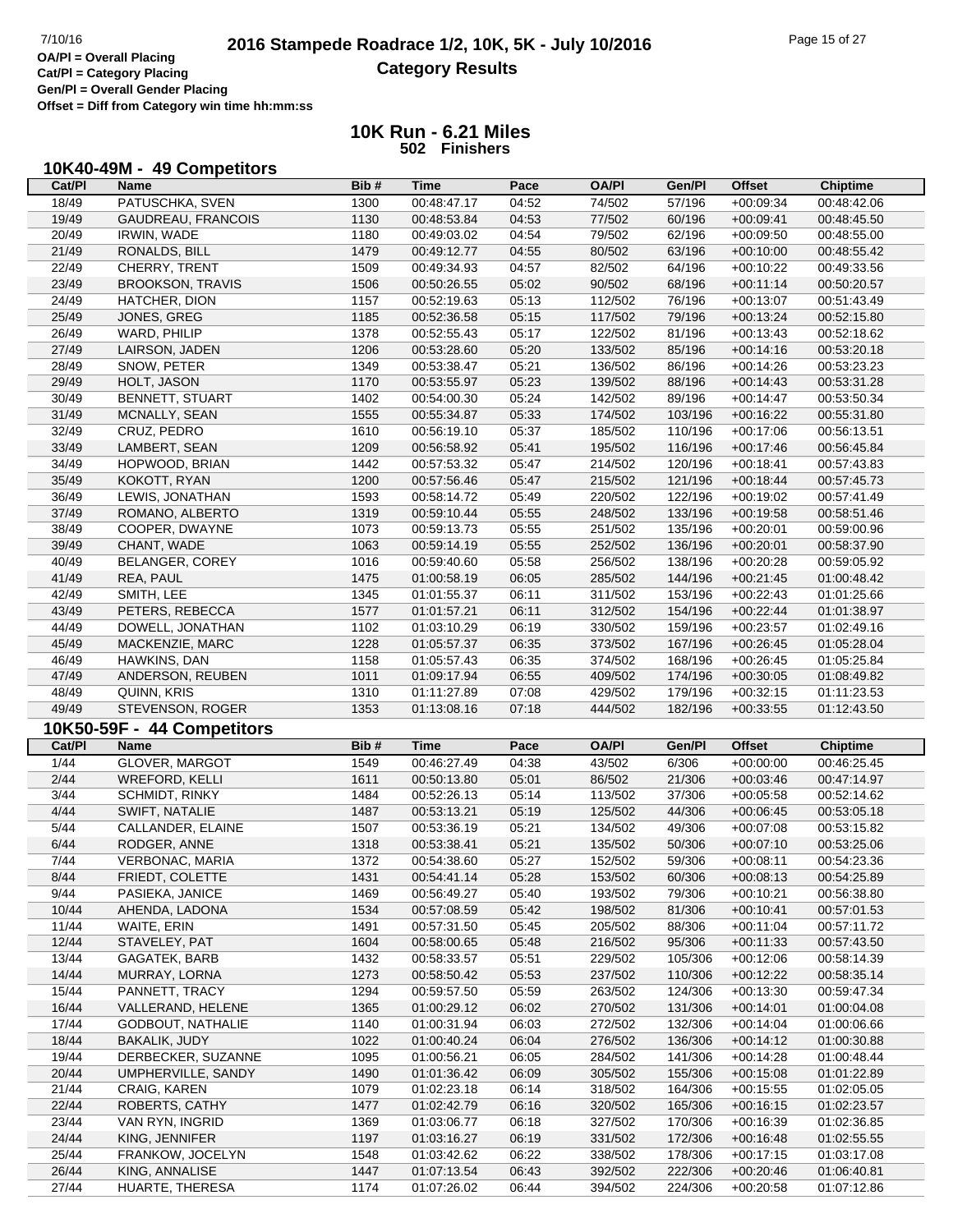# **2016 Stampede Roadrace 1/2, 10K, 5K - July 10/2016** Page 16 of 27<br> **OA/PI** = Overall Placing **2016 Stampede Roadrace 1/2, 10K, 5K - July 10/2016 Category Results**

**Cat/Pl = Category Placing Gen/Pl = Overall Gender Placing**

**Offset = Diff from Category win time hh:mm:ss**

|                | 10K50-59F - 44 Competitors |      |             |       |              |         |               |                 |
|----------------|----------------------------|------|-------------|-------|--------------|---------|---------------|-----------------|
| Cat/PI         | <b>Name</b>                | Bib# | <b>Time</b> | Pace  | <b>OA/PI</b> | Gen/PI  | <b>Offset</b> | <b>Chiptime</b> |
| 28/44          | <b>WRAY, DONNA</b>         | 1499 | 01:07:26.60 | 06:44 | 395/502      | 225/306 | $+00:20:59$   | 01:07:10.33     |
| 29/44          | PACKHAM, JOANNE            | 1291 | 01:07:54.39 | 06:47 | 401/502      | 230/306 | $+00:21:26$   | 01:07:29.64     |
| 30/44          | COLLIN, JOCELYNE           | 1601 | 01:10:35.28 | 07:03 | 420/502      | 243/306 | $+00:24:07$   | 01:09:55.26     |
| 31/44          | FELDBERG, BARBARA          | 1428 | 01:11:15.29 | 07:07 | 427/502      | 249/306 | $+00:24:47$   | 01:10:41.32     |
| 32/44          | MUELLER, MARIANNE          | 1268 | 01:11:37.95 | 07:09 | 432/502      | 253/306 | $+00:25:10$   | 01:11:17.54     |
| 33/44          | LING, SABRINA              | 1567 | 01:11:38.97 | 07:09 | 433/502      | 254/306 | $+00:25:11$   | 01:11:16.35     |
| 34/44          | OWENS, JENNIFER            | 1290 | 01:16:10.60 | 07:37 | 460/502      | 274/306 | $+00:29:43$   | 01:15:45.12     |
| 35/44          | DEANS, LYNETTE             | 1089 | 01:21:09.53 | 08:06 | 475/502      | 284/306 | $+00:34:42$   | 01:19:54.41     |
| 36/44          | CABRERA, JOANNE            | 1408 | 01:21:25.57 | 08:08 | 476/502      | 285/306 | $+00:34:58$   | 01:21:12.56     |
| 37/44          | ADAMS, FATIN               | 1002 | 01:23:40.32 | 08:22 | 485/502      | 292/306 | $+00:37:12$   | 01:23:29.75     |
| 38/44          | <b>EWANCHUK, MICHELLE</b>  | 1424 | 01:24:05.75 | 08:24 | 486/502      | 293/306 | $+00:37:38$   | 01:23:41.38     |
| 39/44          | FISHER, CHRISTINE          | 1573 | 01:24:29.31 | 08:26 | 487/502      | 294/306 | $+00:38:01$   | 01:24:03.89     |
| 40/44          | <b>FOCKLER, MERIDEE</b>    | 1429 | 01:25:12.53 | 08:31 | 488/502      | 295/306 | $+00:38:45$   | 01:24:48.27     |
| 41/44          | MCAVOY-DOUGALL, LINDA      | 1240 | 01:27:52.47 | 08:47 | 491/502      | 298/306 | $+00:41:24$   | 01:27:19.34     |
| 42/44          | PALICHUK, WENDY            | 1292 | 01:28:49.03 | 08:52 | 492/502      | 299/306 | $+00:42:21$   | 01:28:31.80     |
| 43/44          | DUMBA, BRENDA              | 1418 | 01:37:23.31 | 09:44 | 494/502      | 301/306 | $+00:50:55$   | 01:36:56.74     |
| 44/44          | KRENTZ, VALARIE            | 1449 | 01:37:23.79 | 09:44 | 495/502      | 302/306 | $+00:50:56$   | 01:36:57.47     |
|                | 10K50-59M - 37 Competitors |      |             |       |              |         |               |                 |
| Cat/PI         | <b>Name</b>                | Bib# | <b>Time</b> | Pace  | <b>OA/PI</b> | Gen/Pl  | <b>Offset</b> | <b>Chiptime</b> |
| $\frac{1}{37}$ | MCBETH, MICHAEL            | 1241 | 00:37:08.17 | 03:42 | 7/502        | 7/196   | $+00:00:00$   | 00:37:07.92     |
| 2/37           | THORPE, BRUCE              | 1360 | 00:38:34.09 | 03:51 | 9/502        | 9/196   | $+00:01:25$   | 00:38:33.27     |
| 3/37           | GILL, JEFF                 | 1136 | 00:43:52.27 | 04:23 | 27/502       | 24/196  | $+00:06:44$   | 00:43:50.12     |
| 4/37           | CLARKSON, BOB              | 1572 | 00:44:37.60 | 04:27 | 32/502       | 28/196  | $+00:07:29$   | 00:44:26.60     |
| 5/37           | HICKEY, MICHAEL            | 1163 | 00:44:49.61 | 04:28 | 34/502       | 30/196  | $+00:07:41$   | 00:44:47.58     |
| 6/37           | LUDBROOK, KEVIN            | 1223 | 00:48:06.15 | 04:48 | 61/502       | 49/196  | $+00:10:57$   | 00:47:35.03     |
| 7/37           | EWART, PHIL                | 1114 | 00:48:47.42 | 04:52 | 75/502       | 58/196  | $+00:11:39$   | 00:48:23.51     |
| 8/37           | MORRIS, CHUCK              |      |             |       |              |         |               |                 |
| 9/37           |                            | 1264 | 00:50:07.54 | 05:00 | 84/502       | 65/196  | $+00:12:59$   | 00:50:06.44     |
|                | MORGAN, DARCY              | 1608 | 00:50:39.02 | 05:03 | 93/502       | 69/196  | $+00:13:30$   | 00:50:26.61     |
| 10/37          | CAMPBELL, MICHAEL          | 1054 | 00:50:53.23 | 05:05 | 96/502       | 71/196  | $+00:13:45$   | 00:50:44.13     |
| 11/37          | <b>SCHMIDT, NORM</b>       | 1483 | 00:52:26.59 | 05:14 | 114/502      | 77/196  | $+00:15:18$   | 00:52:14.96     |
| 12/37          | <b>GREER, CONRAD</b>       | 1437 | 00:53:40.45 | 05:22 | 137/502      | 87/196  | $+00:16:32$   | 00:53:33.38     |
| 13/37          | RAFF, TIM                  | 1311 | 00:54:23.62 | 05:26 | 148/502      | 91/196  | $+00:17:15$   | 00:53:56.84     |
| 14/37          | DA COSTA GOMEZ, FELIX      | 1084 | 00:54:57.61 | 05:29 | 159/502      | 97/196  | $+00:17:49$   | 00:54:55.85     |
| 15/37          | HEINRICHS, EUGENE          | 1160 | 00:55:27.75 | 05:32 | 168/502      | 101/196 | $+00:18:19$   | 00:55:16.24     |
| 16/37          | FISHER, GREG               | 1121 | 00:55:33.60 | 05:33 | 172/502      | 102/196 | $+00:18:25$   | 00:55:20.21     |
| 17/37          | KITTLITZ, KEN              | 1198 | 00:55:53.81 | 05:35 | 179/502      | 106/196 | $+00:18:45$   | 00:55:45.47     |
| 18/37          | MARJERRISON, DOUGLAS       | 1519 | 00:56:15.87 | 05:37 | 184/502      | 109/196 | $+00:19:07$   | 00:56:09.85     |
| 19/37          | MOCH, DARCY                | 1259 | 00:57:34.46 | 05:45 | 208/502      | 119/196 | $+00:20:26$   | 00:57:18.93     |
| 20/37          | EVANS, WILLIAM             | 1594 | 00:58:16.36 | 05:49 | 221/502      | 123/196 | $+00:21:08$   | 00:58:02.70     |
| 21/37          | <b>BULITZ, WAYNE</b>       | 1407 | 00:58:36.36 | 05:51 | 230/502      | 125/196 | $+00:21:28$   | 00:58:18.71     |
| 22/37          | ZUMBRUNN, STEVE            | 1501 | 00:59:52.33 | 05:59 | 262/502      | 139/196 | $+00.22.44$   | 00:59:31.26     |
| 23/37          | CHASSE, LUC                | 1064 | 01:00:30.76 | 06:03 | 271/502      | 140/196 | $+00:23:22$   | 01:00:05.80     |
| 24/37          | HALPENNY, CURT             | 1550 | 01:01:03.00 | 06:06 | 288/502      | 145/196 | $+00:23:54$   | 01:00:35.61     |
| 25/37          | DOUGLAS, KIM               | 1101 | 01:01:23.65 | 06:08 | 297/502      | 147/196 | $+00:24:15$   | 01:01:16.87     |
| 26/37          | PANDILA, AMAR              | 1293 | 01:01:23.79 | 06:08 | 298/502      | 148/196 | $+00:24:15$   | 01:00:57.42     |
| 27/37          | AHENDA, ALLOYS             | 1004 | 01:02:29.50 | 06:14 | 319/502      | 155/196 | $+00:25:21$   | 01:02:21.76     |
| 28/37          | FIELD, STEVE               | 1120 | 01:03:07.29 | 06:18 | 328/502      | 158/196 | $+00:25:59$   | 01:03:06.35     |
| 29/37          | <b>WALLACE, KERRY</b>      | 1375 | 01:05:16.18 | 06:31 | 363/502      | 164/196 | $+00:28:08$   | 01:04:37.43     |
| 30/37          | SEMENIUK, GARY             | 1336 | 01:05:41.42 | 06:34 | 369/502      | 165/196 | $+00:28:33$   | 01:04:52.65     |
| 31/37          | <b>WRIGHT, JOHN</b>        | 1571 | 01:06:29.65 | 06:38 | 383/502      | 169/196 | $+00:29:21$   | 01:06:06.82     |
| 32/37          | <b>BRISEBOIS, ROBIN</b>    | 1043 | 01:07:09.60 | 06:42 | 391/502      | 170/196 | $+00:30:01$   | 01:06:56.25     |
| 33/37          | MASTALIC, MUHAREM          | 1238 | 01:08:18.64 | 06:49 | 405/502      | 173/196 | $+00:31:10$   | 01:07:55.91     |
| 34/37          | SIQUEIRA, TERRY            | 1485 | 01:09:43.62 | 06:58 | 413/502      | 176/196 | $+00:32:35$   | 01:09:27.72     |
| 35/37          | <b>BARSCHEL, CHRIS</b>     | 1025 | 01:12:59.92 | 07:17 | 443/502      | 181/196 | $+00:35:51$   | 01:12:39.79     |
| 36/37          | PIPER, GORD                | 1305 | 01:15:53.56 | 07:35 | 457/502      | 186/196 | $+00:38:45$   | 01:15:25.38     |
| 37/37          | WILLS, ROBERT              | 1498 | 01:23:21.71 | 08:20 | 484/502      | 193/196 | $+00:46:13$   | 01:22:45.20     |
|                | 10K60-69F - 11 Competitors |      |             |       |              |         |               |                 |
| Cat/PI         | Name                       | Bib# | <b>Time</b> | Pace  | <b>OA/PI</b> | Gen/PI  | <b>Offset</b> | <b>Chiptime</b> |
| 1/11           | ELLIOTT, JUDITH            | 1112 | 00:57:25.35 | 05:44 | 202/502      | 85/306  | $+00:00:00$   | 00:57:02.92     |
| 2/11           | KANJI, YASMIN              | 1187 | 01:02:07.42 | 06:12 | 313/502      | 159/306 | $+00:04:42$   | 01:01:57.08     |
|                |                            |      |             |       |              |         |               |                 |